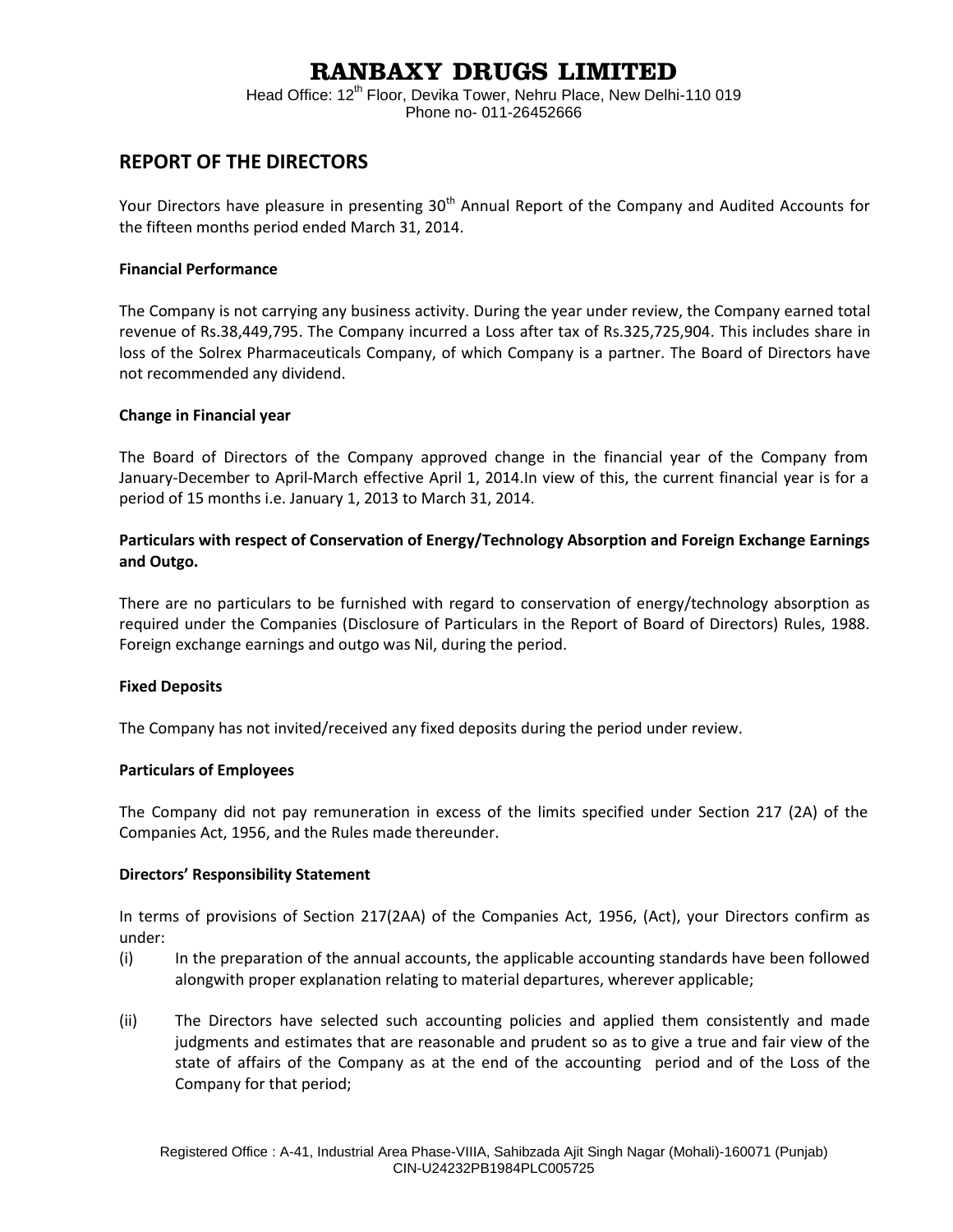# **RANBAXY DRUGS LIMITED**

Head Office: 12<sup>th</sup> Floor, Devika Tower, Nehru Place, New Delhi-110 019 Phone no- 011-26452666

- (iii) The Directors have taken proper and sufficient care for the maintenance of adequate accounting records in accordance with provisions of this Act for safeguarding the assets of the Company and for preventing and detecting fraud and other irregularities;
- (iv) The Directors have prepared the annual accounts on a going concern basis.

### **Directors**

Mr. T. L. Easwar and Mr. Ranjit Kohli resigned from the directorship of the Company effective February 21, 2014 and March 7, 2014 respectively. The Directors place on record their appreciation for valuable services rendered by them during their tenure as Director of the Company. Mr. Amit Rai who was appointed as an Additional Director of the Company on February 21, 2014, resigned on June 30, 2014.The Directors place on record their appreciation for valuable services rendered by him during his tenure as Director of the Company.

Mr. Sanjay Jerry was appointed as an Additional Director of the Company effective March 7, 2014 and holds office up to the date of this Annual General Meeting (AGM). The Company has received a notice along with the requisite deposit from a member under section 160 of the Companies Act, 2013, proposing the candidature of Mr. Sanjay Jerry as Director of the Company.

 In accordance with the Articles of Association of the Company, Mr. Sandeep Mehandroo, retires by rotation at the AGM. The Board was further informed that Mr. Mehandroo is eligible for re-appointment as Director of the Company.

### **Auditors**

M/s. B S R & Co. LLP, Chartered Accountants, the retiring Auditors of the Company, holds office from the conclusion of the ensuing Annual General Meeting till the conclusion of sixth consecutive Annual General Meeting, subject to ratification by the shareholders at every Annual General Meeting. They confirmed their eligibility and willingness to accept the office of the Auditors, if re-appointed.

### **Acknowledgements**

Your Directors wish to acknowledge with thanks all stakeholders for their valuable sustained support and encouragement.

On behalf of the Board of Directors

 $Sd$ - $Sd$ -Place: Gurgaon (Sandeep Mehandroo) (Sanjay Jerry) Dated: May 8, 2014 **Director** Director **Director** Director **Director**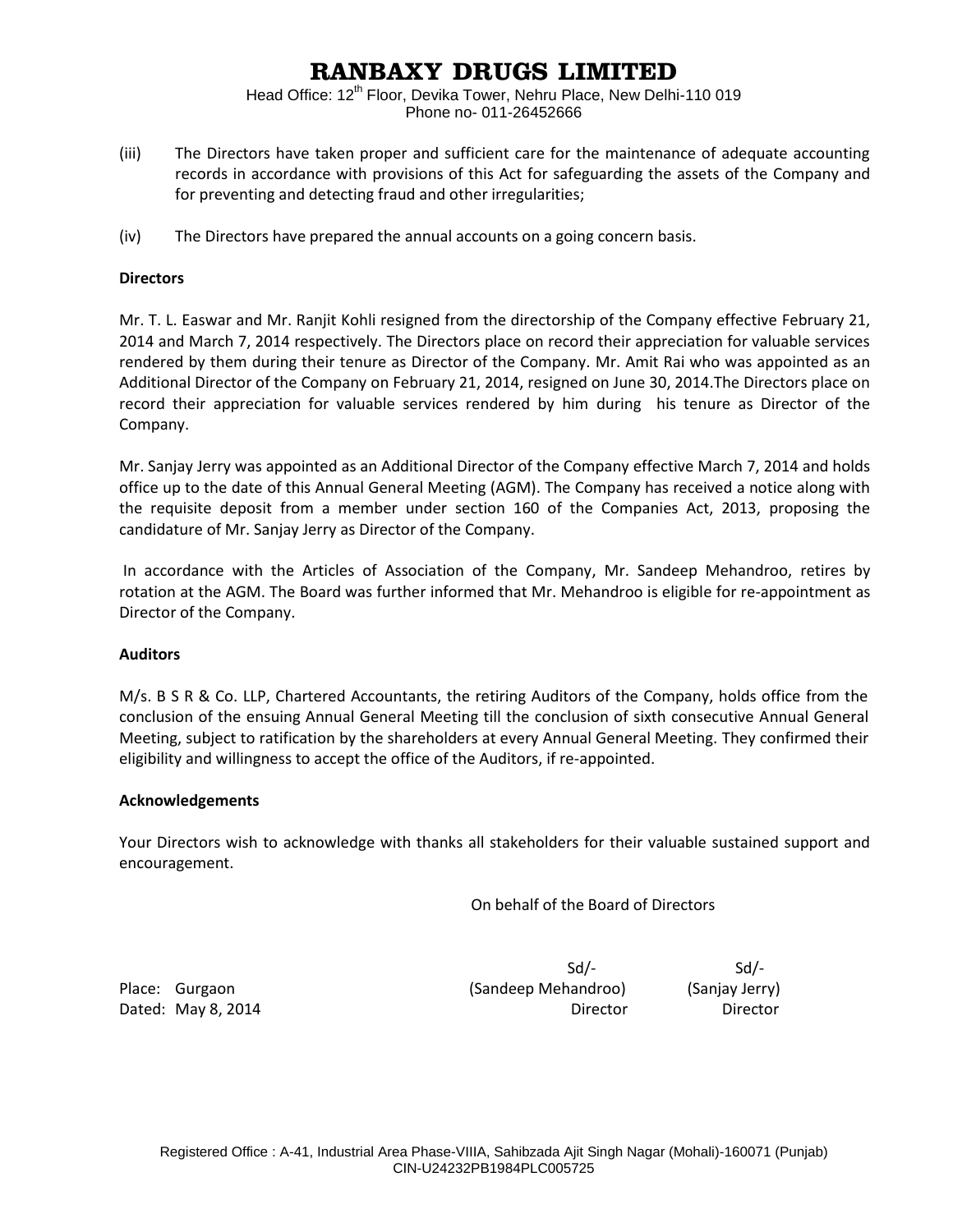$\mathbb{R}^2$ 

l,  $\frac{1}{24}$ 

 $\zeta_{\rm{th}}$  $\frac{1}{N}\frac{5}{M}$ 

 $\begin{array}{l} \mathcal{M}_{\text{max}}(\mathcal{M}_{\text{max}}) \\ \mathcal{M}_{\text{max}}(\mathcal{M}_{\text{max}}) \end{array}$ 

 $\lambda$ 

 $\sim$ 

 $\sim$  4

 $\sim$  :

 $\frac{1}{2}$ 

Accounts for the fifteen months ended 31 March 2014

 $\sim 10^{-1}$ 

 $\sim$ 

 $\sim 10^{-11}$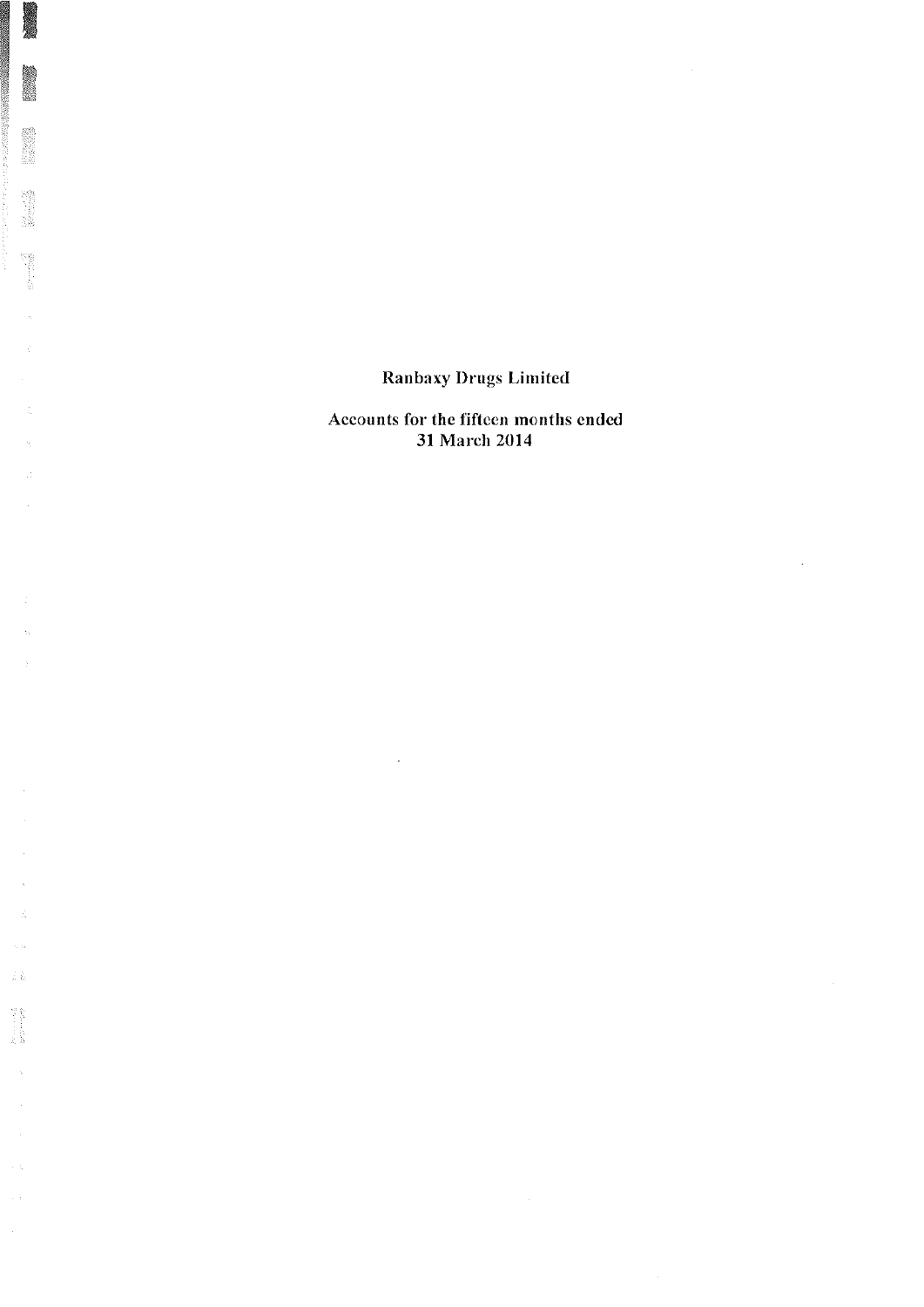BSR&Co.LLP

**Chartered Accountants** 

Building No.10, 8th Floor, Tower-B DLF Cyber City, Phase - II Gurgaon - 122 002, India

Telephone: +91 124 2549 191 Fax: +91 124 2549 101

### **Independent Auditors' Report**

To the Members of Ranbaxy Drugs Limited

### 1. Report on the Financial Statements

We have audited the accompanying financial statements of Ranbaxy Drugs Limited ("the Company"), which comprise the Balance Sheet as at 31 March 2014, and the Statement of Profit and Loss and the Cash Flow Statement for the fifteen months ended 31 March 2014 ("current period"), and a summary of significant accounting policies and other explanatory information.

### 2. Management's Responsibility for the Financial Statements

Management is responsible for the preparation of these financial statements that give a true and fair view of the financial position, financial performance and cash flows of the Company in accordance with the Accounting Standards referred to in sub-section (3C) of section 211 of the Companies Act, 1956 ("the Act") read with the General Circular 15/2013 dated 13 September 2013 of the Ministry of Corporate Affairs in respect of section 133 of the Companies Act, 2013. This responsibility includes the design, implementation and maintenance of internal control relevant to the preparation and presentation of the financial statements that give a true and fair view and are free from material misstatement, whether due to fraud or error.

### 3. Auditors' Responsibility

Our responsibility is to express an opinion on these financial statements based on our audit. We conducted our audit in accordance with the Standards on Auditing issued by the Institute of Chartered Accountants of India. Those Standards require that we comply with ethical requirements and plan and perform the audit to obtain reasonable assurance about whether the financial statements are free from material misstatement.

An audit involves performing procedures to obtain audit evidence about the amounts and disclosures in the financial statements. The procedures selected depend on the auditors' judgement, including the assessment of the risks of material misstatement of the financial statements, whether due to fraud or error. In making those risk assessments, the auditor considers internal control relevant to the Company's preparation and fair presentation of the financial statements in order to design audit procedures that are appropriate in the circumstances, but not for the purpose of expressing an opinion on the effectiveness of the Company's internal control. An audit also includes evaluating the appropriateness of accounting policies used and the reasonableness of the accounting estimates made by management, as well as evaluating the overall presentation of the financial statements.

We believe that the audit evidence we have obtained is sufficient and appropriate to provide a basis for our audit opinion

B S R & Co. (a partnership firm with Registration<br>No. 8A61223) converted into B S R & Co. LLP (a Limited Liability Partnership with LLP Registration No. AAB-8181) with effect from October 14, 2013

**Registered Office** 1st Floor, Lodha Excolus Apollo Mills Compound N.M. Joshi Marg. Mahalakshmi Mumbai - 400 011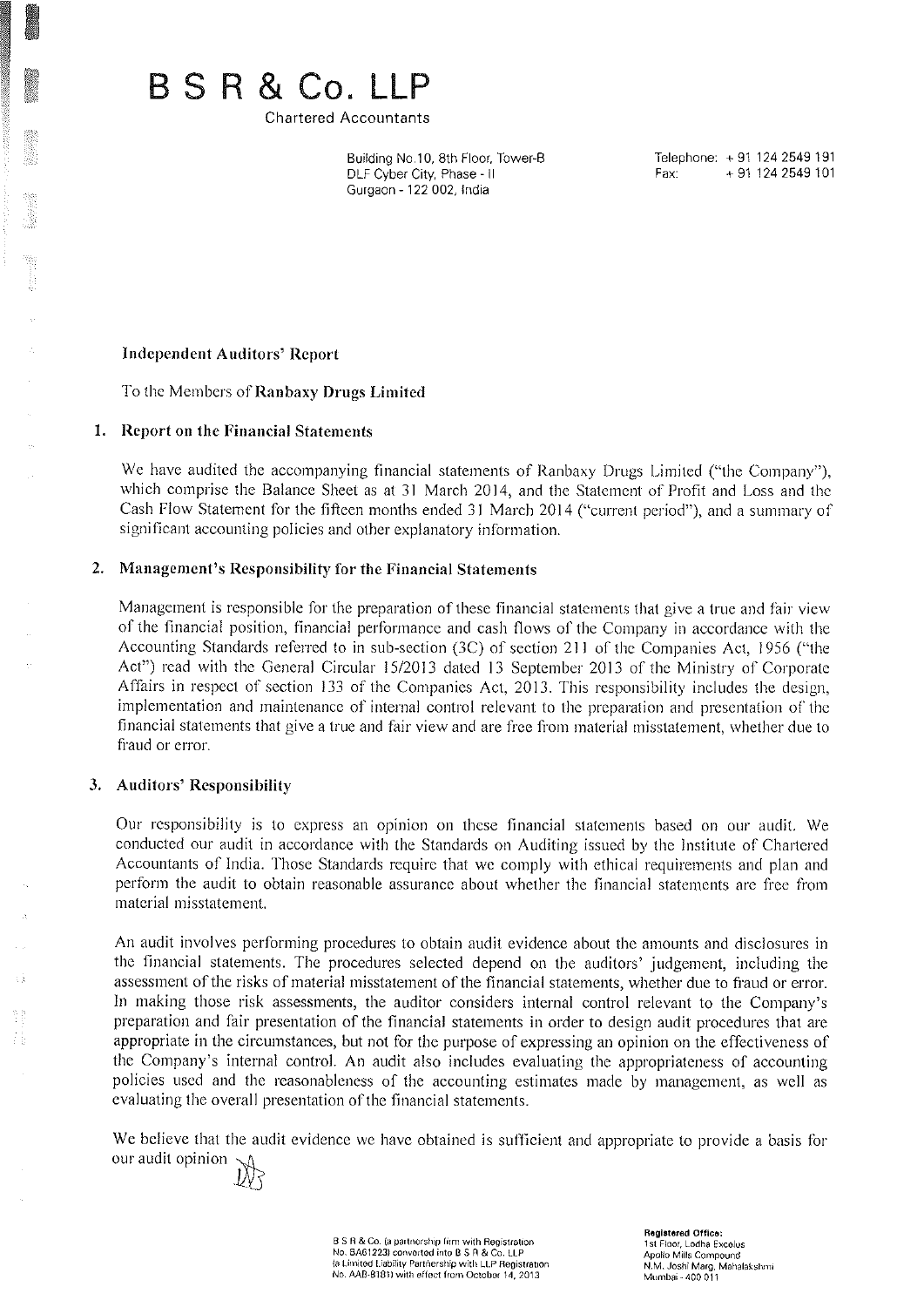### 4. Opinion

In our opinion and to the best of our information and according to the explanations given to us, the financial statements give the information required by the Act in the manner so required and give a true and fair view in conformity with the accounting principles generally accepted in India:

- (a) in the case of the Balance Sheet, of the state of affairs of the Company as at 31 March 2014;
- (b) in the case of the Statement of Profit and Loss, of the loss for the fifteen months ended on that date; and
- (c) in the case of the Cash Flow Statement, of the cash flows for the fifteen months ended on that date.

### 5. Emphasis of Matter

We draw attention to Note 3 of the financial statements wherein it is stated that, in accordance the Scheme of Amalgamation as approved by the Hon'ble High Court of Delhi and Punjab & Haryana vide their order dated 7 December 2012 and 6 February 2013 respectively, securities premium of the transferor companies aggregating to Rs. 1,424,000,000 had been adjusted in general reserves during the previous year. Had no accounting treatment would have been prescribed by the Scheme, the securities premium in merged entity aggregating to Rs. 1,424,000,000 would have been reflected in the books of the Company as at 31 March 2014 and 31 December 2012, with a consequent reduction in general reserves in accordance with the requirements of Accounting Standard 14, Accounting for Amalgamations. Our Opinion is not qualified in respect of this matter.

### 6. Report on Other Legal and Regulatory Requirements

- $(i)$ As required by the Companies (Auditor's Report) Order, 2003 ("the Order"), as amended, issued by the Central Government of India in terms of sub-section (4A) of section 227 of the Act, we give in the Annexure a statement on the matters specified in paragraphs 4 and 5 of the Order.
- (ii) As required by provisions of section 227(3) of the Act, we report that:
	- a. we have obtained all the information and explanations which to the best of our knowledge and belief were necessary for the purpose of our audit;
	- b. in our opinion proper books of account as required by law have been kept by the Company so far as appears from our examination of those books;
	- c. the Balance Sheet, the Statement of Profit and Loss and the Cash Flow Statement dealt with by this Report are in agreement with the books of account;
	- d. in our opinion, the Balance Sheet, the Statement of Profit and Loss and the Cash Flow Statement comply with the accounting standards referred to in sub-section (3C) of section 211 of the Act read with the General Circular 15/2013 dated 13 September 2013 of the Ministry of Corporate Affairs in respect of section 133 of the Companies Act, 2013;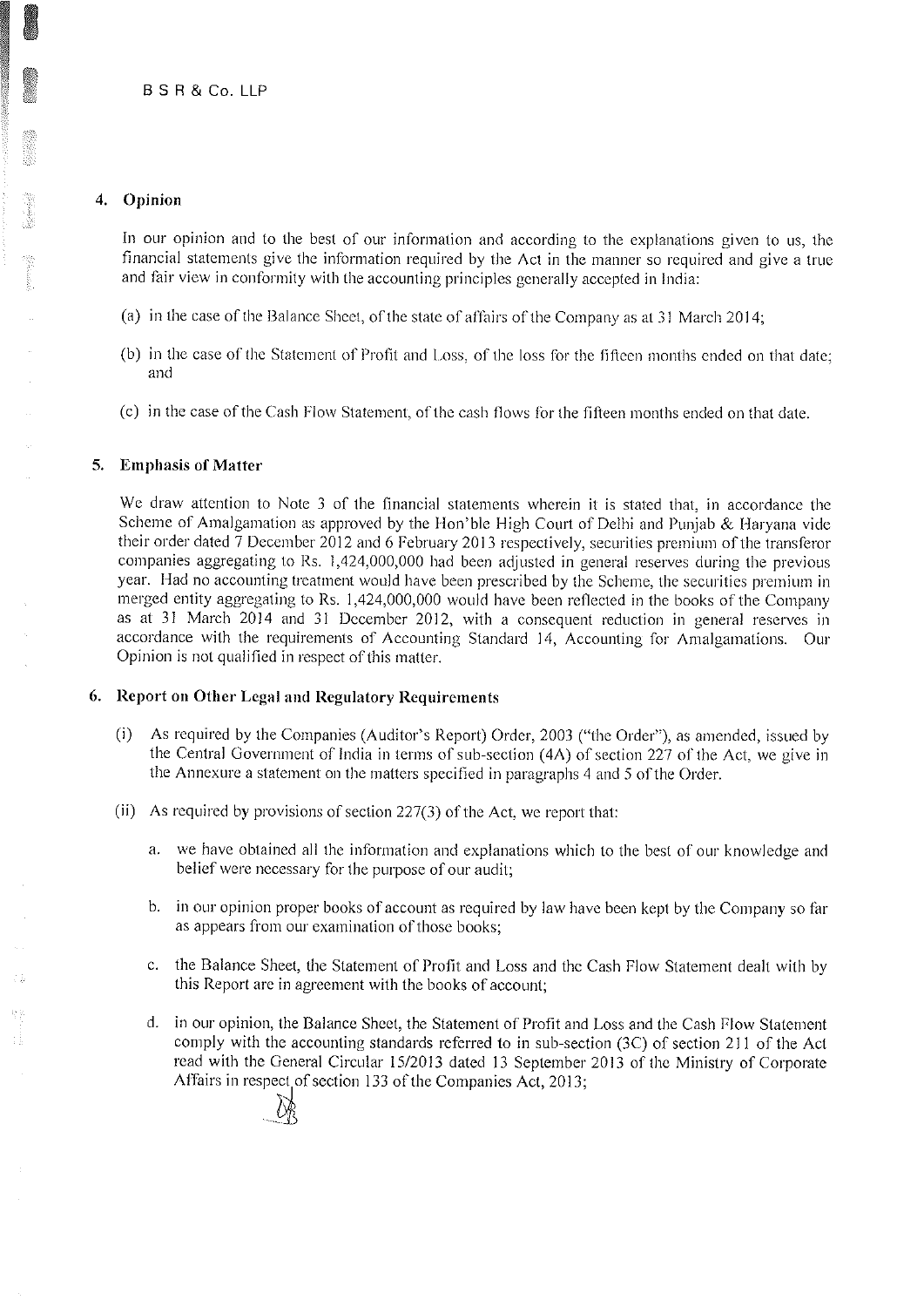B S R & Co. LLP

e. on the basis of written representations received from the directors as on 31 March 2014 and taken on record by the Board of Directors, none of the directors are disqualified as on 31 March 2014, from being appointed as a director in terms of clause (g) of sub-section (1) of section 274 of the Act.

For  $B S R & Co. LLP$ 

Chartered Accountants Registration No.: 10 | 248 W Earnn-Ŋ

**Akhil Bansal** Partner Membership No.: 090906

Place: Gurgaon, India Date: 8 May 2014

들

Ŧģ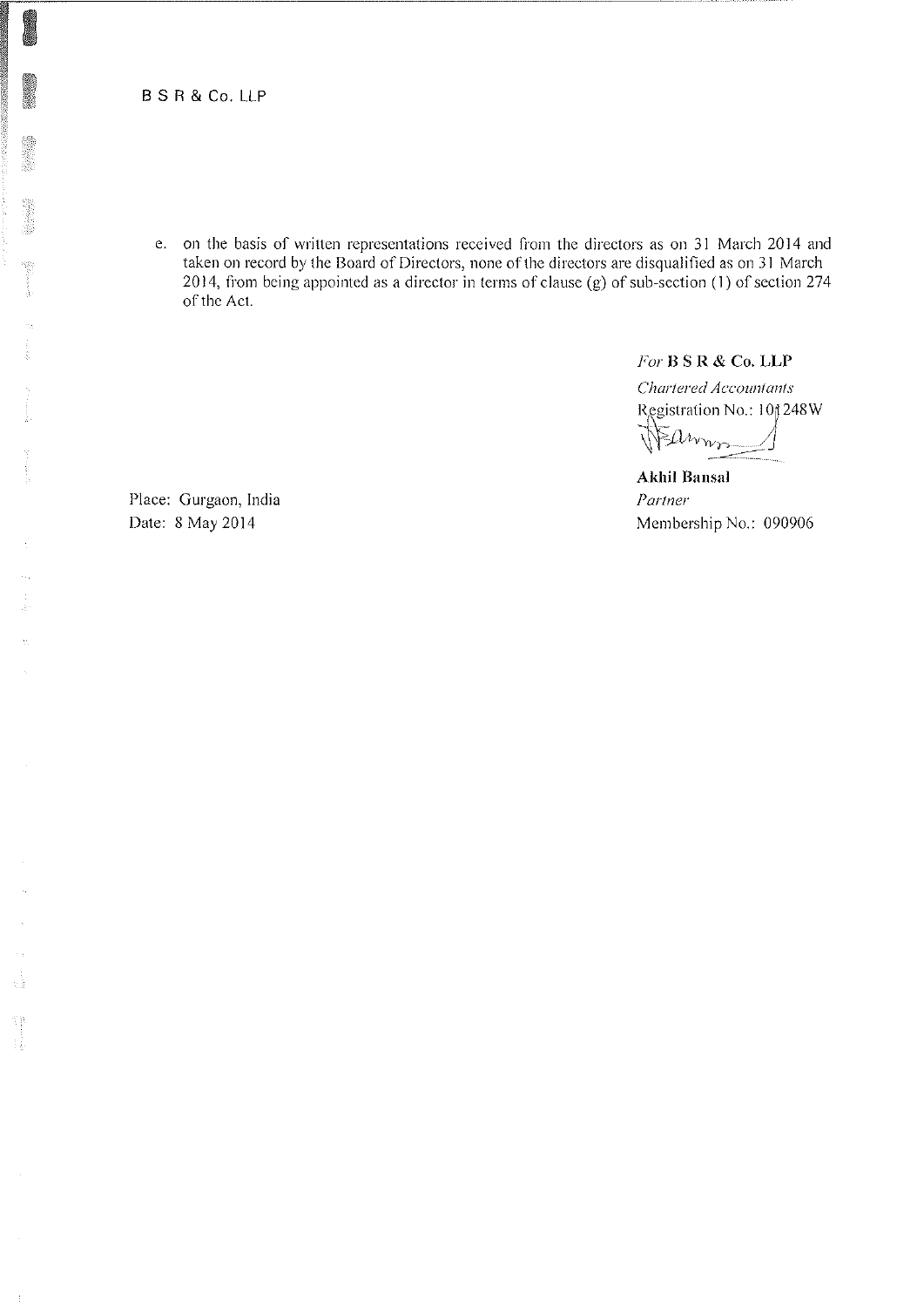**BSR&Co.LLP** 

### Annexure referred to in paragraph 5 of the Independent Auditors' Report

The Annexure referred to in our report to the members of Ranbaxy Drugs Limited ("the Company") for the fifteen months ended 31 March 2014. We report that:

- $(i)$ (a) The Company has maintained proper records showing full particulars, including quantitative details and situation of its fixed assets.
	- (b) The Company has a regular programme of physical verification of its fixed assets by which all fixed assets are verified once in a year. In our opinion, this periodicity of physical verification is reasonable having regard to the size of the Company and the nature of its assets. No material discrepancies were noticed on such verification.
	- (c) No fixed assets have been disposed off during the current period.
- $(ii)$ The Company does not hold any inventory. Accordingly, the provisions of clause 4(ii) of the Order is not applicable.
- $(iii)$ The Company has neither granted nor taken any loans, secured or unsecured, to or from companies, firms or other parties covered in the register maintained under section 301 of the Companies Act, 1956.
- $(iv)$ The activities of the Company do not involve purchase of inventory and sale of goods and services. There was no purchase of fixed assets during the current period. Accordingly, the provisions of clause 4(iv) of the order is not applicable.
- $(v)$ In our opinion, and according to the information and explanations given to us, there are no contracts and arrangements the particulars of which need to be entered into the register maintained under section 301 of the Companies Act, 1956.
- $(v_i)$ The Company has not accepted any deposits from the public.
- In our opinion, the Company has an internal audit system commensurate with the size and  $(vii)$ nature of its business.
- $(viii)$ The Central Government has not prescribed the maintenance of cost records under section 209(1)(d) of the Companies Act, 1956 for any of the activities carried out by the Company.
- (ix) (a) According to the information and explanations given to us and on the basis of our examination of the records of the company, amounts deducted/accrued in the books of account in respect of undisputed statutory dues of Provident Fund and Income-tax have been regularly deposited during the current period by the Company with the appropriate authorities. As explained to us, the Company did not have any dues on account of Employees' State Insurance, Sales-tax, Wealth tax, Service tax, Customs duty, Excise duty, Investor Education and Protection Fund, Cess and any other material statutory dues.

28

33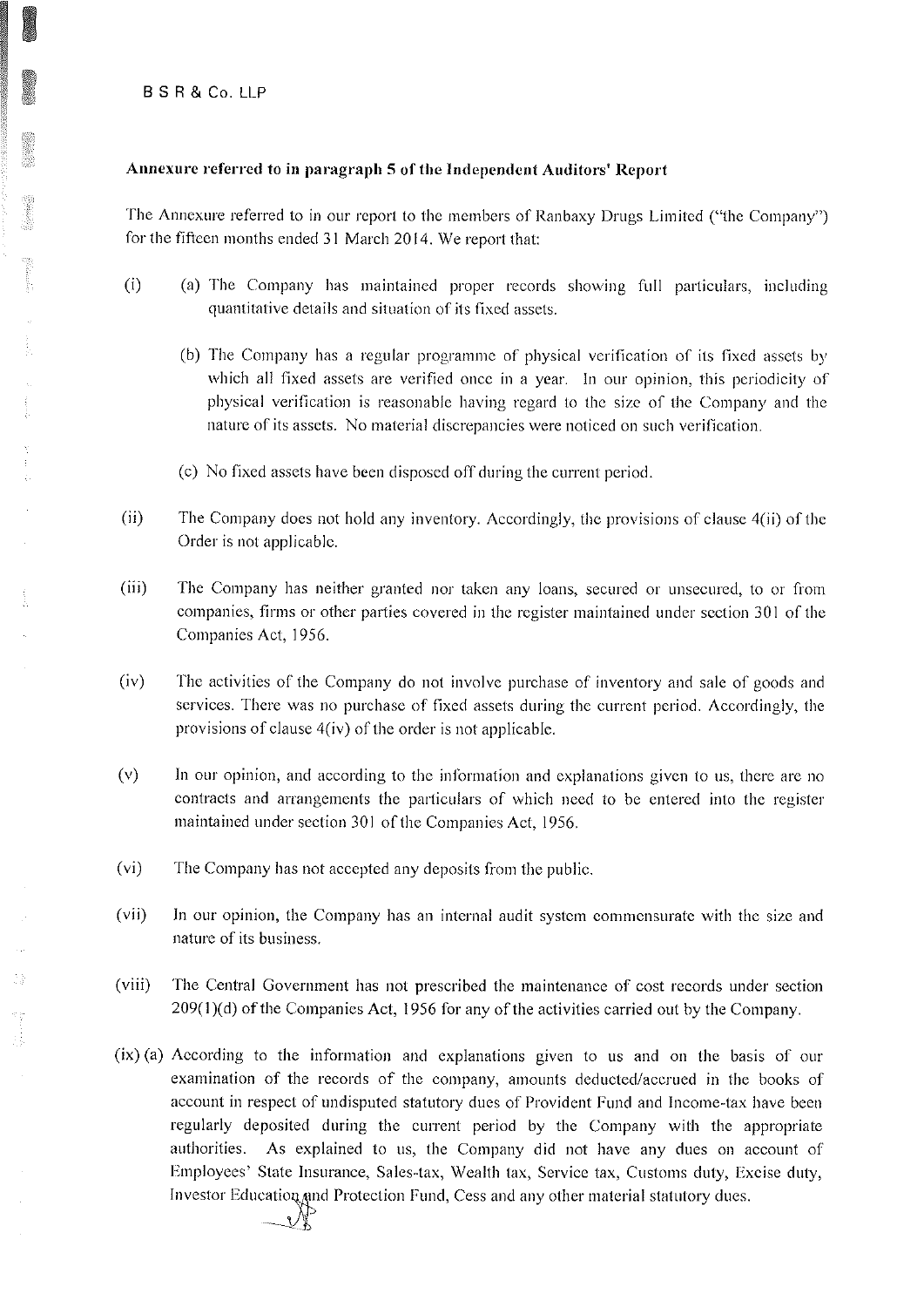### BSR&Co.LLP

According to the information and explanations given to us, no undisputed amounts payable in respect of Provident Fund and Income tax were in arrears as at 31 March 2014 for a period of more than six months from the date they became payable.

- (b) According to the information and explanations given to us, there are no dues of Income tax, Sales tax, Wealth tax, Service tax, Customs duty, Excise duty and Cess which have not been deposited with the appropriate authorities on account of any dispute.
- $(x)$ The Company does not have any accumulated losses at the end of the current period. However, it has incurred cash losses in the current period. No cash losses were incurred in the immediately preceding financial year.
- $(x<sub>i</sub>)$ The Company did not have any outstanding dues to any financial institution, banks or debenture holders during the current period.
- $(xii)$ The Company has not granted any loans and advances on the basis of security by way of pledge of shares, debentures and other securities.
- $(xiii)$ In our opinion and according to the information and explanations given to us, the Company is not a chit fund or a nidhi/ mutual benefit fund/ society.
- $(xiv)$ According to the information and explanations given to us, the Company is not dealing or trading in shares, securities, debentures and other investments.
- $\left( xy\right)$ According to the information and explanations given to us, the Company has not given any guarantee for loans taken by others from banks or financial institutions.
- $(xvi)$ The Company did not have any term loans outstanding during the current period.
- $(xvu)$ According to the information and explanations given to us and on an overall examination of the balance sheet of the company, we are of the opinion that the funds raised on short-term basis have been used for long-term investment primarily due to recognition of share of loss from investment in partnership firm (refer to note 11 of the financial statements).
- (xviii) The Company has not made any preferential allotment of shares to companies/firms/parties covered in the register maintained under Section 301 of the Companies Act, 1956.
- $(xix)$ The Company did not have any outstanding debentures during the current period.
- The Company has not raised any money by public issues.  $(xx)$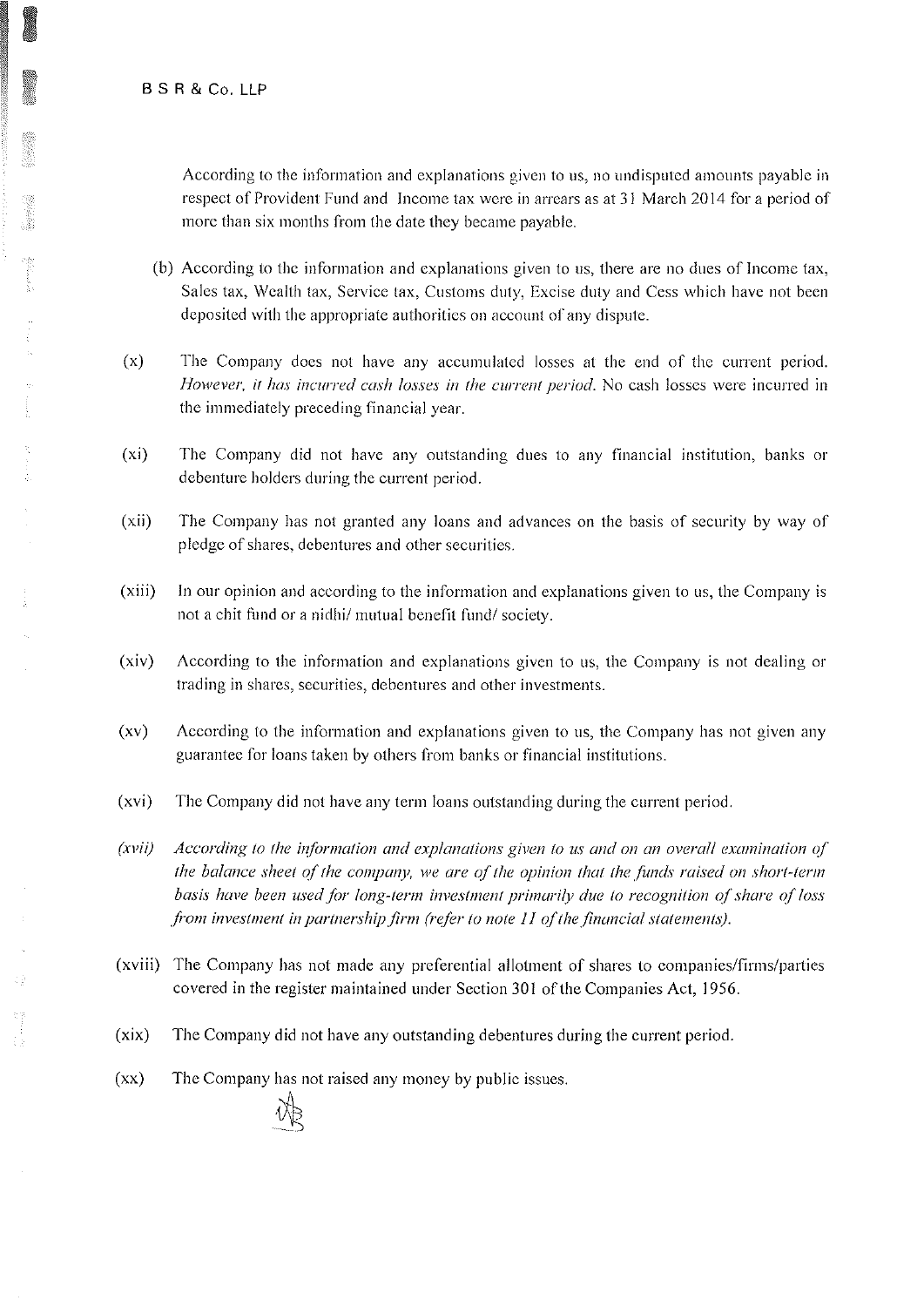### **B S R & Co. LLP**

 $(xxi)$ According to the information and explanations given to us, no fraud on or by the Company has been noticed or reported during the course of our audit.

 $For B S R & Co. LLP$ 

Chartered Accountants Registration No.; 101248W Tearnmen

**Akhil Bansal** Partner Membership No.: 090906

Place: Gurgaon, India Date: 8 May 2014

当音 a)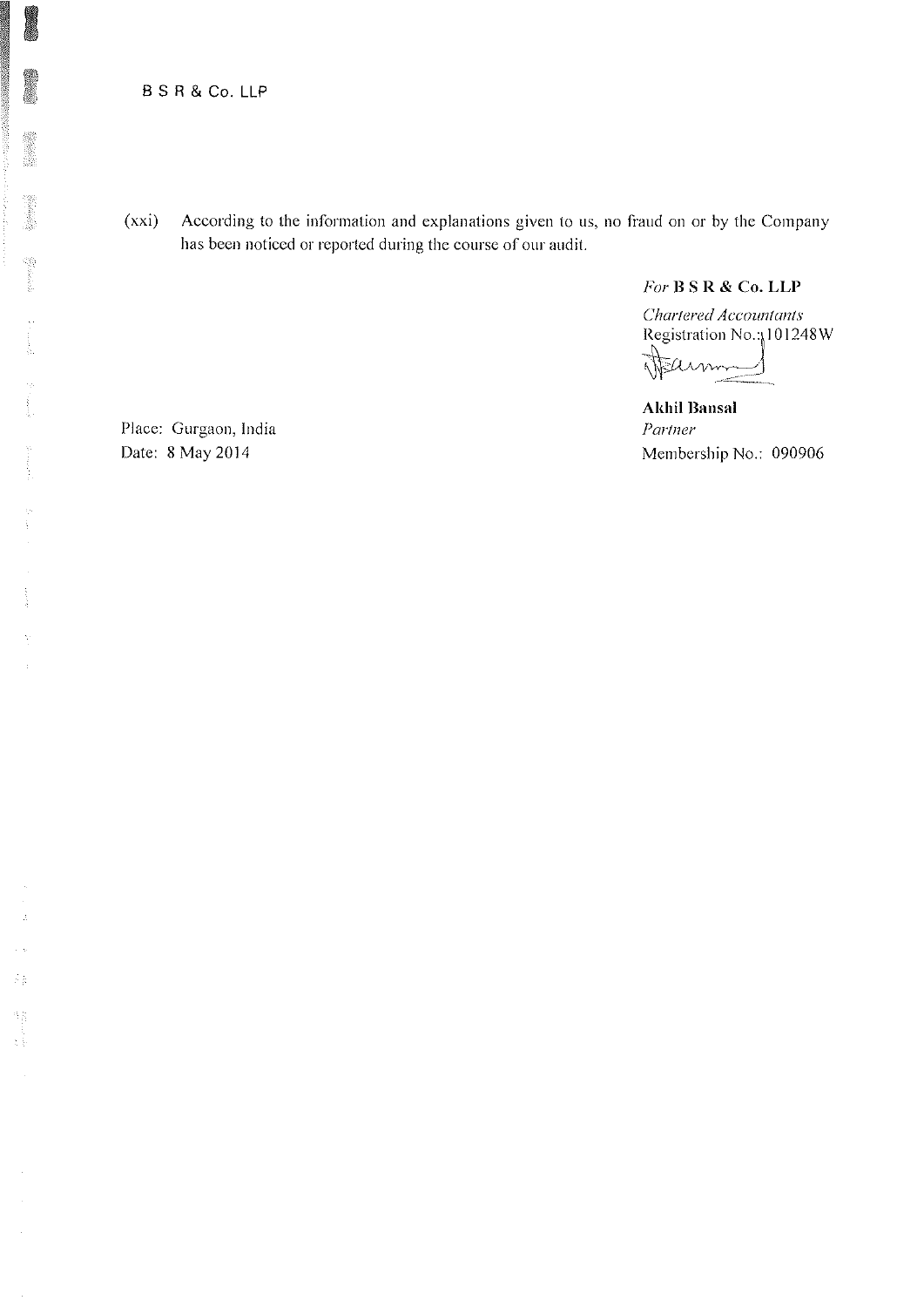## **Ranbaxy Drugs Limited** Balance Sheet as at 31 March 2014

(All amounts are in Indian Rupees except share data, per share data and unless otherwise stated)

|                                        |             | $\Delta s$ at | As at            |
|----------------------------------------|-------------|---------------|------------------|
|                                        | <b>Note</b> | 31 March 2014 | 31 December 2012 |
| <b>EQUITY AND LIABILITIES</b>          |             |               |                  |
| Shareholders' funds                    |             |               |                  |
| Share capital                          | 4           | 31,002,700    | 31,002,700       |
| Reserve and surplus                    | 5           | 1,669,137,931 | 1,994,863,786    |
|                                        |             | 1,700,140,631 | 2,025,866,486    |
|                                        |             |               |                  |
| <b>Current liabilities</b>             |             |               | 9,638,250        |
| Short-term borrowings                  | 6           | 9,938,250     |                  |
| Trade payables                         | 7           | 210,113       | 481,725          |
| Other current liabilities              | 8           | 279,029,954   | 1,774,051,090    |
| Short-term provisions                  | 9           | 779,801       | 3,089,775        |
|                                        |             | 289,958,118   | 1,787,260,840    |
| <b>TOTAL</b>                           |             | 1,990,098,749 | 3,813,127,326    |
| <b>ASSETS</b>                          |             |               |                  |
| Non-current assets                     |             |               |                  |
| Fixed assets-tangible                  | 10          | 2,766,719     | 2,798,056        |
| Non-current investments                | 11          | 1,963,943,884 | 2,594,883,152    |
| Long-term loans and advances           | 12          | 1,376,389     | 4,556,889        |
|                                        |             | 1,968,086,992 | 2,602,238,097    |
| <b>Current</b> assets                  |             |               |                  |
| Cash and bank balances                 | 13          | 21,519,100    | 1,206,258,453    |
| Other current assets                   | 14          | 492,657       | 4,630,776        |
|                                        |             | 22,011,757    | 1,210,889,229    |
| <b>TOTAL</b>                           |             | 1,990,098,749 | 3,813,127,326    |
| <b>Significant accounting policies</b> | 2           |               |                  |

The notes referred to above form an integral part of the financial statements

As per our report of even date attached

For B S R & Co. LLP Chartered Accountants Registration No.<sub>1</sub> 101248W

**Akhil Bansal** Partner Membership No.: 090906

Place: Gurgaon Date: 8 May 2014

Ý,

For and on behalf of the Board of Directors of Ranbaxy Drugs Limited

Sanjay Jerry Director

. Autam Company Secretary

Place: Gurgaon Date: 8 May 2014  $\ell$ 

Director

Sandeep Mehandroo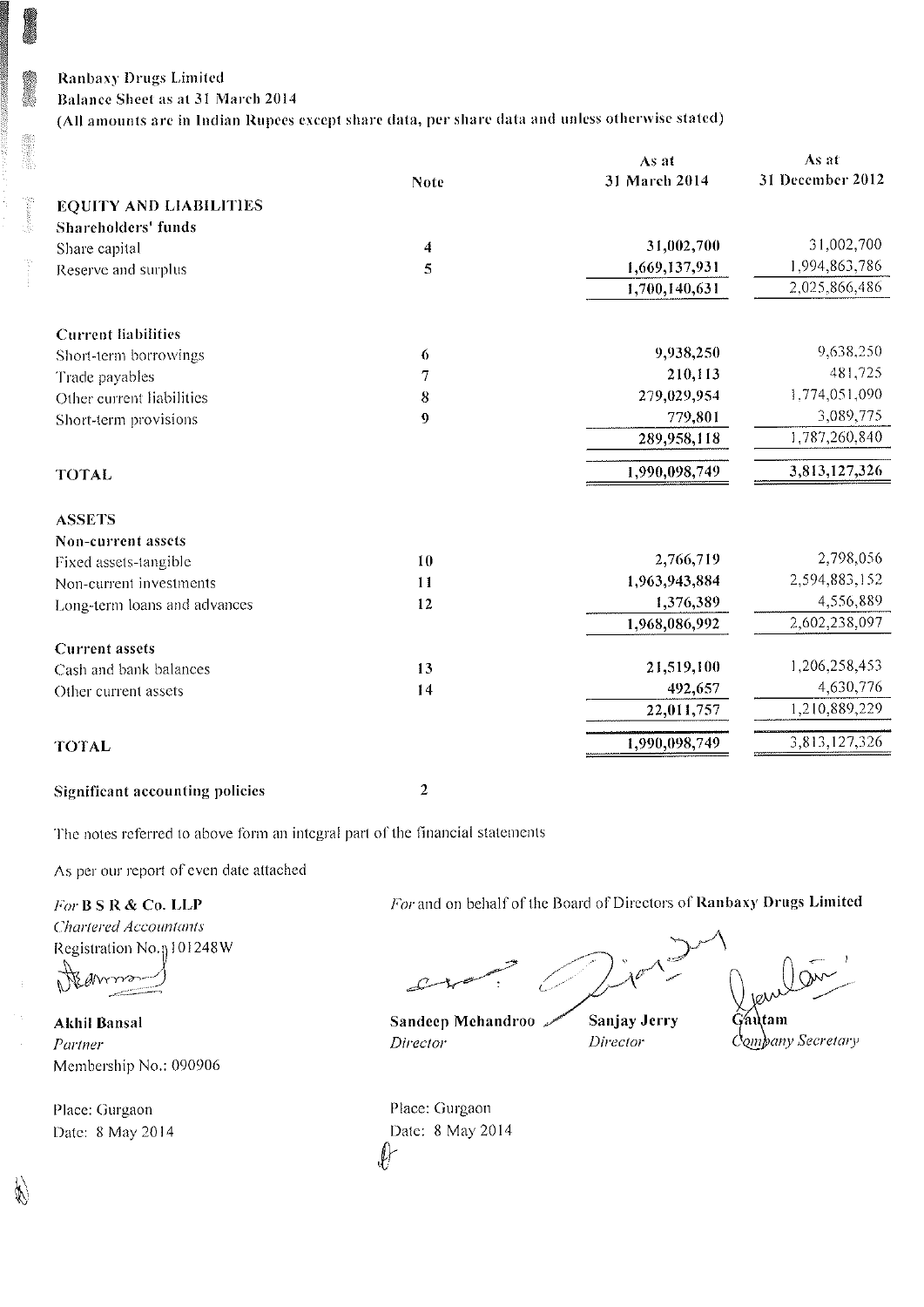Statement of Profit and Loss for the fifteen months ended 31 March 2014

(All amounts are in Indian Rupees except share data, per share data and unless otherwise stated)

|                                                                 | <b>Note</b> | For fifteen months ended For the year ended<br>31 March 2014 | 31 December 2012 |
|-----------------------------------------------------------------|-------------|--------------------------------------------------------------|------------------|
| <b>REVENUE</b>                                                  |             |                                                              |                  |
| Other operating income<br>Share in profit from partnership firm |             |                                                              | 120,922,298      |
| Other income                                                    |             |                                                              |                  |
| Interest income on bank deposits                                |             | 38,449,795                                                   | 83,750,419       |
| Total revenue                                                   |             | 38,449,795                                                   | 204, 672, 717    |
| <b>EXPENSES</b>                                                 |             |                                                              |                  |
| Employee benefits                                               | 15          | 558,194                                                      | 252,336          |
| Depreciation                                                    | 10          | 31,337                                                       | 19,101           |
| Share in loss of partnership firm                               |             | 350,967,268                                                  |                  |
| Other expenses                                                  | 16          | 444,436                                                      | 1,016,876        |
| Total expenses                                                  |             | 352,001,235                                                  | 1,288,313        |
| (Loss) / profit before tax                                      |             | (313, 551, 440)                                              | 203,384,404      |
| Current tax                                                     |             | 12,174,415                                                   | 27,500,000       |
| (Loss)/profit for the period                                    |             | (325, 725, 855)                                              | 175,884,404      |
| (Loss) / profit per equity share (Rs.)                          | 17          |                                                              |                  |
| Basic and Diluted - Par value of Rs. 10 per share               |             | (105.07)                                                     | 56.74            |
| <b>Significant accounting policies</b>                          | 2           |                                                              |                  |

The notes referred to above form an integral part of the financial statements

As per our report of even date attached

For BSR & Co. LLP **Chartered Accountants** Registration No.: 101248W

Υĝ

**Akhil Bansal** Partner Membership No.: 090906

Place: Gurgaon Date: 8 May 2014 For and on behalf of the Board of Directors of Ranbaxy Drugs Limited

Sandeep Mehandroo Ő Director

Sanjay Jerry Director

yany Secretary

Place: Gurgaon Date: 8 May 2014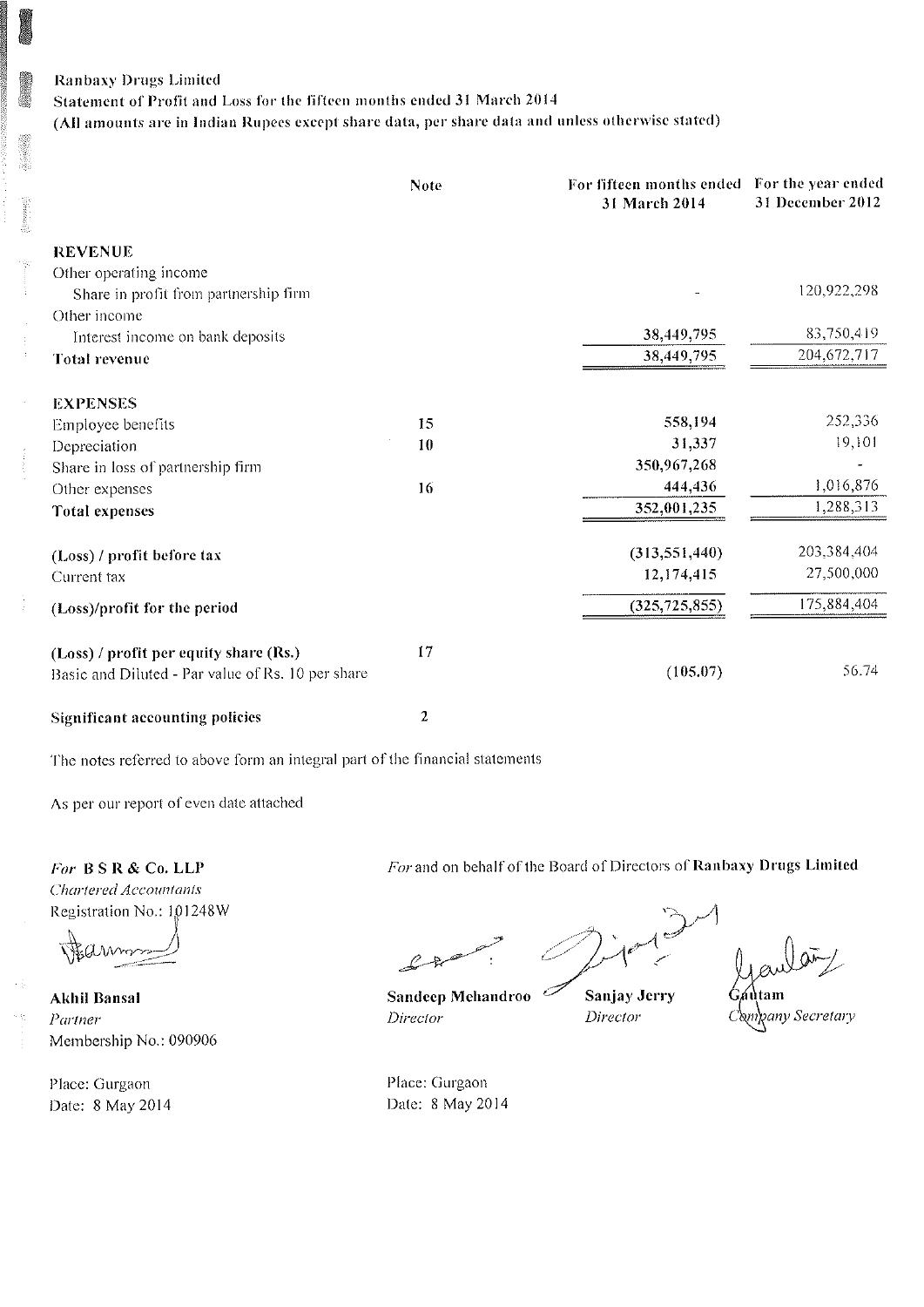Cash Flow Statement for the fifteen months ended 31 March 2014

(All amounts are in Indian Rupees except share data, per share data and unless otherwise stated)

|                                                                                                              | For fifteen months ended For the year ended<br><b>31 March 2014</b> | 31 December 2012      |
|--------------------------------------------------------------------------------------------------------------|---------------------------------------------------------------------|-----------------------|
| A. Cash flows from operating activities                                                                      |                                                                     |                       |
| (Loss) / profit before tax                                                                                   | (313, 551, 440)                                                     | 203,384,404           |
| Adjustments:                                                                                                 |                                                                     |                       |
| Depreciation                                                                                                 | 31,337                                                              | 19.101                |
| Interest income                                                                                              | (38, 449, 795)                                                      | (83,750,419)          |
| Share of loss / (profit) from partnership firm                                                               | 350,967,268                                                         | (120, 922, 298)       |
| Operating cash flows before working capital changes                                                          | (1,002,630)                                                         | (1,269,212)           |
| Decrease in trade payables and other current liabilities                                                     | (292, 748)                                                          | (355, 586)            |
| Net cash (used in) from operating activities                                                                 | (1, 295, 378)                                                       | (1,624,798)           |
| B. Cash flows from investing activities                                                                      |                                                                     |                       |
| Realisation from investment in a partnership firm                                                            | 279,972,000                                                         |                       |
| Payment of consideration for acquisition of shares (refer to note 8)                                         | (1,495,000,000)                                                     |                       |
| Interest income on others                                                                                    | 42,587,914                                                          | 90,318,458            |
| Income taxes paid                                                                                            | (11, 303, 889)                                                      | (26.225, 816)         |
| Fixed deposits matured during the period                                                                     | 37,800,000                                                          |                       |
| Investment in fixed deposits                                                                                 | (44,000,000)                                                        | (13,800,000)          |
| Net cash generated from investing activities                                                                 | (1, 189, 943, 975)                                                  | 50,292,642            |
| C. Cash flows from financing activities                                                                      |                                                                     |                       |
| Proceeds from unsecured loan                                                                                 | 300,000                                                             |                       |
| Net cash flows generated from financing activities                                                           | 300,000                                                             | $\overline{a}$        |
|                                                                                                              |                                                                     |                       |
| $(A+B+C)$<br>Net (decrease) / increase in cash and cash equivalents                                          | (1,190,939,353)                                                     | 48,667,844<br>281,981 |
| Cash and cash equivalents at the beginning of the period                                                     | 1,192,458,453                                                       | 1,143,508,628         |
| Add: Received pursuant to the scheme of amalgamation *<br>Cash and cash equivalents at the end of the period | 1,519,100                                                           | 1,192,458,453         |
|                                                                                                              |                                                                     |                       |
| Notes to Cash flow statement:                                                                                |                                                                     |                       |
| 1 Components of cash and cash equivalents (Refer to note 13):                                                |                                                                     |                       |
| Balance with banks                                                                                           | 1,519,100                                                           | 2,258,453             |
| - on current accounts<br>- on deposits account with original maturity of less than three months              |                                                                     | 1,190,200,000         |
| Cash and cash equivalents at the end of the period                                                           | 1,519,100                                                           | 1,192,458,453         |
| Add: other bank balances                                                                                     |                                                                     |                       |
| Fixed deposits with original maturity of more than three months but remaining                                |                                                                     |                       |
| maturity of less than twelve months                                                                          | 20,000,000                                                          | 13,800,000            |
| Cash and bank balances at the end of the period                                                              | 21,519,100                                                          | 1.206.258,453         |

2 The Cash Flow Statement has been prepared in accordance with the 'Indirect Method' specified in Accounting Standard 3, Cash Flow Statement, notified by Central Government in the Companies (Accounting Standard) Rules, 2006.

\* Refer to note 3

The notes referred to above form an integral part of the financial statements

As per our report of even date attached

 $For$  B S R & Co,  ${\rm LLP}$ Chartered Accountants Registration No.: 101248W

ปิ AМ

Akhil Bansal Parmer Membership No.: 090906

Place: Gurgaon Date: 8 May 2014 For and on behalf of the Board of Directors of Ranbaxy Drugs Limited

Sandeep Mehandroo Director

Sanjay Jerry Director

Gaatam upany Secretary

Place: Gurgaon Date: 8 May 2014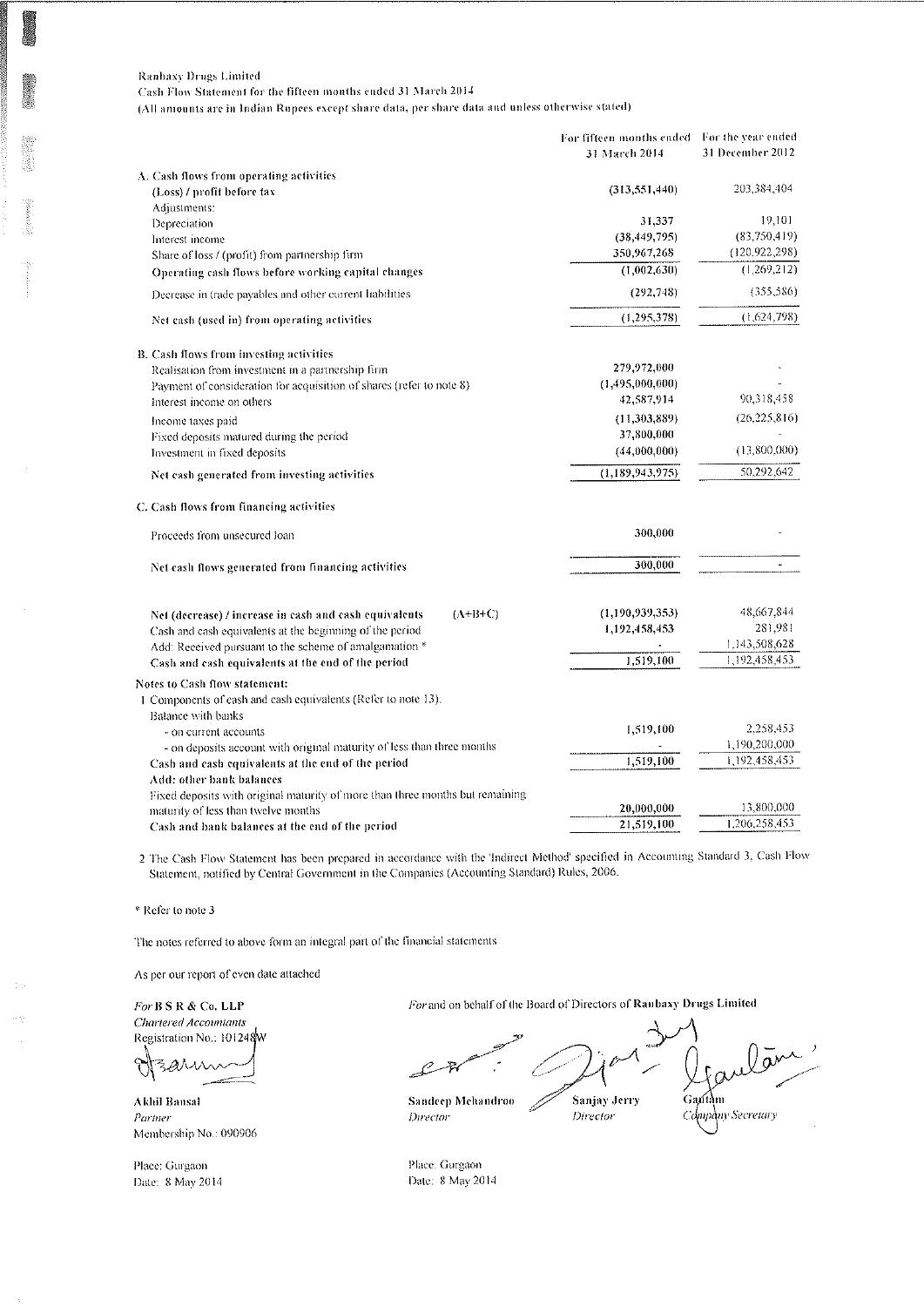Notes to the financial statements for the fifteen months ended 31 March 2014

 $\frac{2}{3}$ (All amounts are in Indian Rupees except share data, per share data and unless otherwise stated)

#### Company overview

Ranbaxy Drugs Limited (the Company) was set up in 1984 to carry on the business of dealing in pharmaceutical and related products. However, the Company has not commenced this business activity

During the previous year, the Company had entered into a Scheme of amalgamation ('the Scheme') of the Company's subsidiaries viz Ranbaxy Drugs and Chemicals Company, Rexcel Pharmaceuticals Limited, Solus Pharmaceuticals Limited, Ranbaxy Life Sciences Research Limited and Ranbaxy SEZ Limited with itself under the provisions of Sections 391 to 394 read with other applicable provisions of the Companies Act 1956 which was approved by the Hon'ble High Courts of Delhi and Punjab & Haryana vide their order dated 7 December 2012 and 6 February 2013 respectively. The appointed date for the merger was 1 April 2012. The Scheme became effective on 9 May 2013 upon approval of the order of the Hon'ble High Courts of Delhi and Punjab & Haryana by Registrar of Companies at Chandigarh.

#### Significant accounting policies

The accounting policies set out below have been applied consistently to the periods presented in these financial statements.

#### a) Basis of preparation of financial statements

These financial statements have been prepared and presented on the accrual basis of accounting and comply with the Accounting Standards prescribed in the Companies (Accounting Standards) Rules, 2006 issued by the Central Government, which as per a clarification issued by the Ministry of Corporate Affairs continue to apply under section 133 of the Companies Act, 2013 (which has superseded section 211(3C) of the Companies Act, 1956 w.e.f. 12 September 2013), the other relevant provisions of the Companies Act, 1956 (including the new notified sections under Companies Act, 2013, to the extent applicable), pronouncements of the Institute of Chartered Accountants of India and other accounting principles generally accepted in India, to the extent applicable. The financial statements are presented in Indian rupees rounded off to the nearest rupees

The Board of Directors vide their resolution dated 14 Nov 2013 has approved the change of financial year of the Company from January-December to April-March effective 01 April 2014. In view of this, the current financial year is for a period of 15 months i.e. 01 January 2013 to 31 March 2014 ("current period") Further, previous year figures include the amounts transfered from companies merged with effect from 1 April 2012 which is the appointed date of scheme of amalgamation (Refer to note 3). Accordingly, the figures for the current period are not comparable with figures for the year ended 31 December 2012 ('previous year') presented in the Statement of Profit and Loss, the Cash Flow Statement and related notes.

#### b) Use of estimates

The preparation of financial statements in conformity with Generally Accepted Accounting Principles (GAAP) requires management to make judgments, estimates and assumptions that affect the application of accounting policies and reported amounts of assets, liabilities, income and expenses and the disclosure of contingent liabilities on the date of the financial statements. Actual results could differ from those estimates. Estimates and underlying assumptions are reviewed on an ongoing basis. Any revision to accounting estimates is recognised prospectively in current and future periods.

#### c) Current-non-current classification

All assets and liabilities have been classified as current or non-current as per the Company's normal operating cycle and other criteria set out in the Revised Schedule VI to the Companies Act, 1956

#### Assets

- An asset is classified as current when it satisfies any of the following criteria:
- a. it is expected to be realised in, or is intended for sale or consumption in, the Company's normal operating cycle;
- b. it is held primarily for the purpose of being traded;
- c, it is expected to be realised within 12 months after the reporting date; or
- d. it is cash or cash equivalent unless it is restricted from being exchanged or used to settle a liability for at least 12 months after the reporting date

#### Labilities

- A liability is classified as current when it satisfies any of the following criteria:
- a. it is expected to be settled in the Company's normal operating cycle;
- b, it is held primarily for the purpose of being traded;
- e, it is due to be settled within 12 months after the reporting date; or

d, the Company does not have an unconditional right to defer settlement of the liability for at least 12 months after the reporting date. Terms of a liability that could, at the option of the counterparty, result in its settlement by the issue of equity instruments do not affect its classification

Current assets/ habilities include the current portion of non-current financial assets/ habilities respectively. All other assets/ habilities are classified as non-current.

#### Operating cycle

Operating cycle is the time between the acquisition of assets for processing and their realisation in cash or cash equivalents.

#### d) Fixed assets and depreciation

#### Tangible fixed assets

Tangible fixed assets are carried at cost of acquisition less accumulated depreciation and impairment loss, if any. The cost of an item of tangible fixed asset comprises its purchase price, including import duties and other non-refundable taxes or levies and any directly attributable cost of bringing the asset to its working condition for its intended use; any trade discounts and rebates are deducted in arriving at the purchase price. Advances paid towards acquisition of tangible fixed assets outstanding at each Balance Sheet date, are shown under long-term loans and advances and cost of assets not ready for intended use before the period end, are shown as capital work-in-progress.

Depreciation on tangible fixed assets is provided using the straight-line method and at the rates specified in Schedule XIV to the Companies Act 1956, which are reflective of the estimated useful lives of the tangible fixed assets.

Depreciation is provided on a pro-rata basis i.e.from the date of acquisition/ installation. Tangible fixed assets, costing individually Rs. 5,000 or less, are depreciated at the rate of 100% p.a.

A tangible fixed asset is climinated from the financial statements on disposal or when no further benefit is expected from its use and disposal. Assets retired from active use and held for disposal are stated at the lower of their net book value and net realisable value and shown under 'Other current assets'.

Losses arising from retirement or gains or losses arising from disposal of fixed assets which are carried at cost are recognised in the Statement of Profit and Loss.



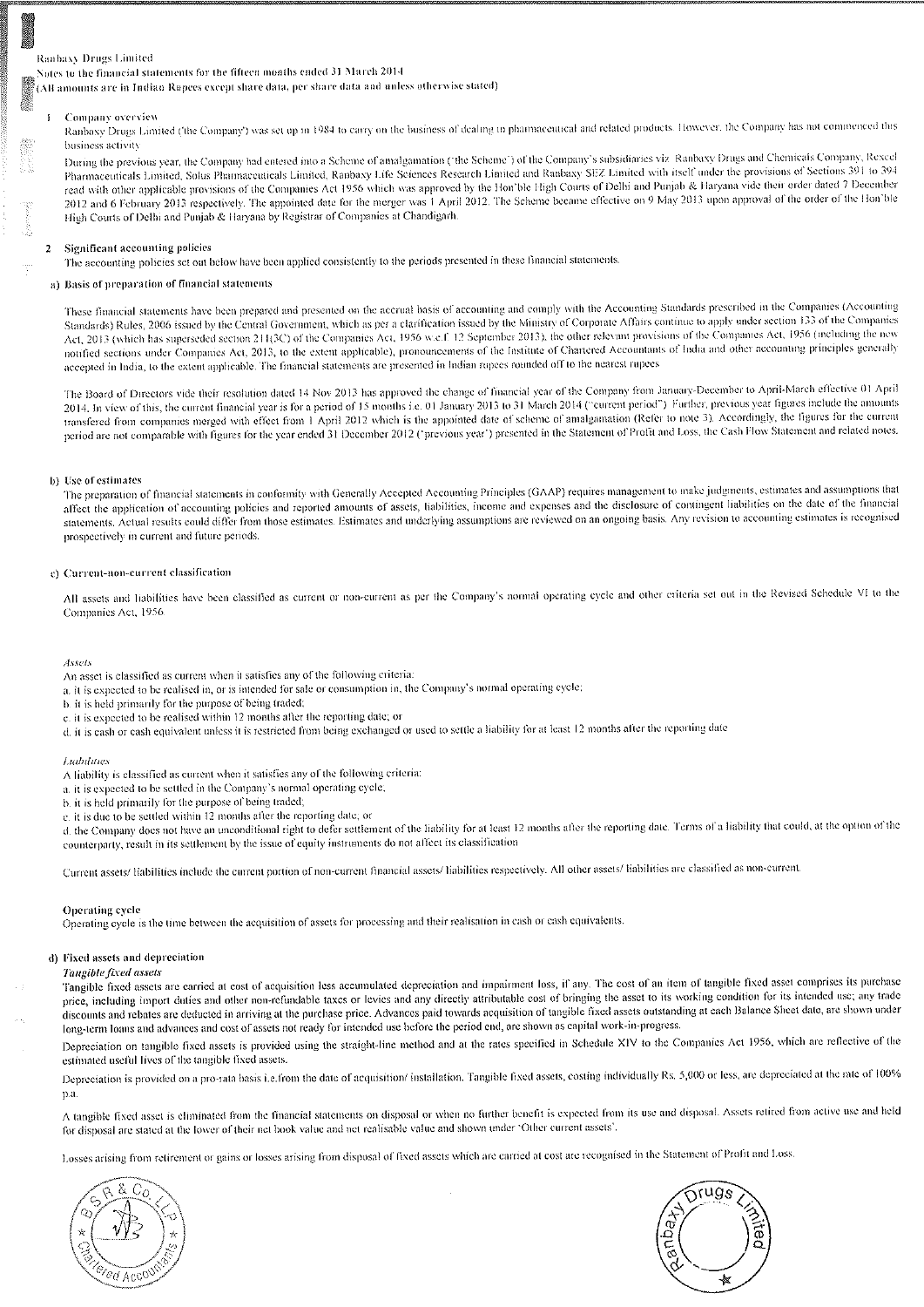Notes to the financial statements for the fifteen months ended 31 March 2014

 $\tilde{\S}(\text{A}\text{B}$  amounts are in Indian Rupees except share data, per share data and unless otherwise stated)

#### e) Impairment

Fixed assets (tangible) are reviewed at each reporting date to determine if there is any indication of impairment. For assets in respect of which any such indication exists and for intangible assets mandatorily tested annually for impairment, the asset's recoverable amount is estimated. An impairment loss is recognised if the carrying amount of an asset exceeds its recoverable amount

For the purpose of impairment testing, assets are grouped together into the smallest group of assets (Cash Generating Unit or CGU) that generates cash inflows from continuing use that are largely independent of the cash inflows of other assets or CGUs.

The recoverable amount of an asset is the greater of its value in use and its net selling price. In assessing value in use, the estimated future cash flows are discounted to their present value using a pre-tax discount rate that reflects current market assessments of the time value of money and the risks specific to the asset.

Impairment losses are recognised in Statement of Profit and Loss.

An impairment loss is reversed only to the extent that the asset's carrying amount does not exceed the carrying amount that would have been determined net of depreciation or amortisation, if no impairment loss had been recognised.

#### f) Investments

Investments that are readily realisable and intended to be held for not more than a year from the date of acquisition are classified as current investments. All other investments are classified as long-term investments. However, that part of long term investments which is expected to be realised within 12 months after the reporting date is also presented under 'current assets' as "current portion of long term investments" in consonance with the current/non-current classification scheme of Revised Schedule VI

Long-term investments (including current portion thereof) are carried at cost less any other-than-temporary diminution in value, determined separately for each individual investment

Current investments are carried at the lower of cost and fair value. The comparison of cost and fair value is done separately in respect of each category of investments i.e., equity shares, preference shares, convertible debentures etc.

Any reductions in the carrying amount and any reversals of such reductions are charged or credited to the Statement of Profit and Loss.

Investment in the capital of a partnership firm is shown by reference to the capital of the firm on the Balance Sheet date. The Company's share of profit or loss in a partnership firm is recognised in the Statement of Profit and Loss as and when it accrues i.e. when it is computed and credited or debited to the capital/ current/ any other account of the Company in the books of the partnership firm.

#### g) Revenue recognition

Share of profit from an investment in a partnership firm is recognized on an accrual basis. Interest income is recognised on a time proportion basis taking into account outstanding and the interest rate applicable.

#### h) Cash and eash equivalents

Cash and cash equivalents comprise cash balances on hand, cash balance with bank, and highly liquid investments with original maturities, at the date of purchase/ investment, of three months or less.

#### i) Income taxes

Income-tax expense comprises current tax (i.e. amount of tax for the period determined in accordance with the income tax law) and deferred tax charge or credit (reflecting the tax effects of timing differences between accounting income and taxable income for the period). Income tax expense is recognised in the Statement of Profit and Loss except that tax expense related to items recognised directly in reserves is also recognised in those reserves.

Current tax is measured at the amount expected to be paid to (recovered from) the taxation authorities, using the applicable tax rates and tax laws. Deferred tax is recognised in respect of timing differences between taxable income and accounting income i.e. differences that originate in one period and are capable of reversal in one or more subsequent periods. The deferred tax charge or credit and the corresponding deferred tax liabilities or assets are recognised using the tax rates and tax laws that have been enacted or substantively enacted by the Balance Sheet date. Deferred tax assets are recognised only to the extent there is reasonable certainty that the assets can be realised in future, however, where there is unabsorbed depreciation or carried forward loss under taxation laws, deferred tax assets are recognised only if there is a virtual certainty supported by convincing evidence that sufficient future taxable income will be available against which such deferred tax assets can be realised. Deferred tax assets are reviewed as at each balance sheet date and written down or written-up to reflect the amount that is reasonably/virtually certain (as the case may be) to be realised.

#### j) Employee benefits

#### Short - term employee benefits

All employee benefits payable / available within twelve months of rendering the service are classified as short-term employee benefits. Benefits such as salaries, wages and bonus etc., are recognised in the Statement of Profit and Loss in the period in which the employee renders the related service.

#### Provident fund

In respect of employees, the Company makes specified monthly contribution towards the employees" provident fund to the provident fund trust administered by the parent Company.

#### k) Earnings per share ('EPS')

Basic carnings/ (loss) per share are calculated by dividing the net profit/ (loss) for the period attributable to equity shareholders by the weighted average number of equity shares outstanding during the period. The weighted average number of equity shares outstanding during the period is adjusted for events of bonus issue and share split. For the purpose of calculating diluted carnings/ (loss) per share, the net profit or loss for the period attributable to equity shareholders and the weighted average number of shares outstanding during the period are adjusted for the effects of all dilutive potential equity shares. The dilutive potential equity shares are deemed converted as of the beginning of the period, unless they have been issued at a later date.



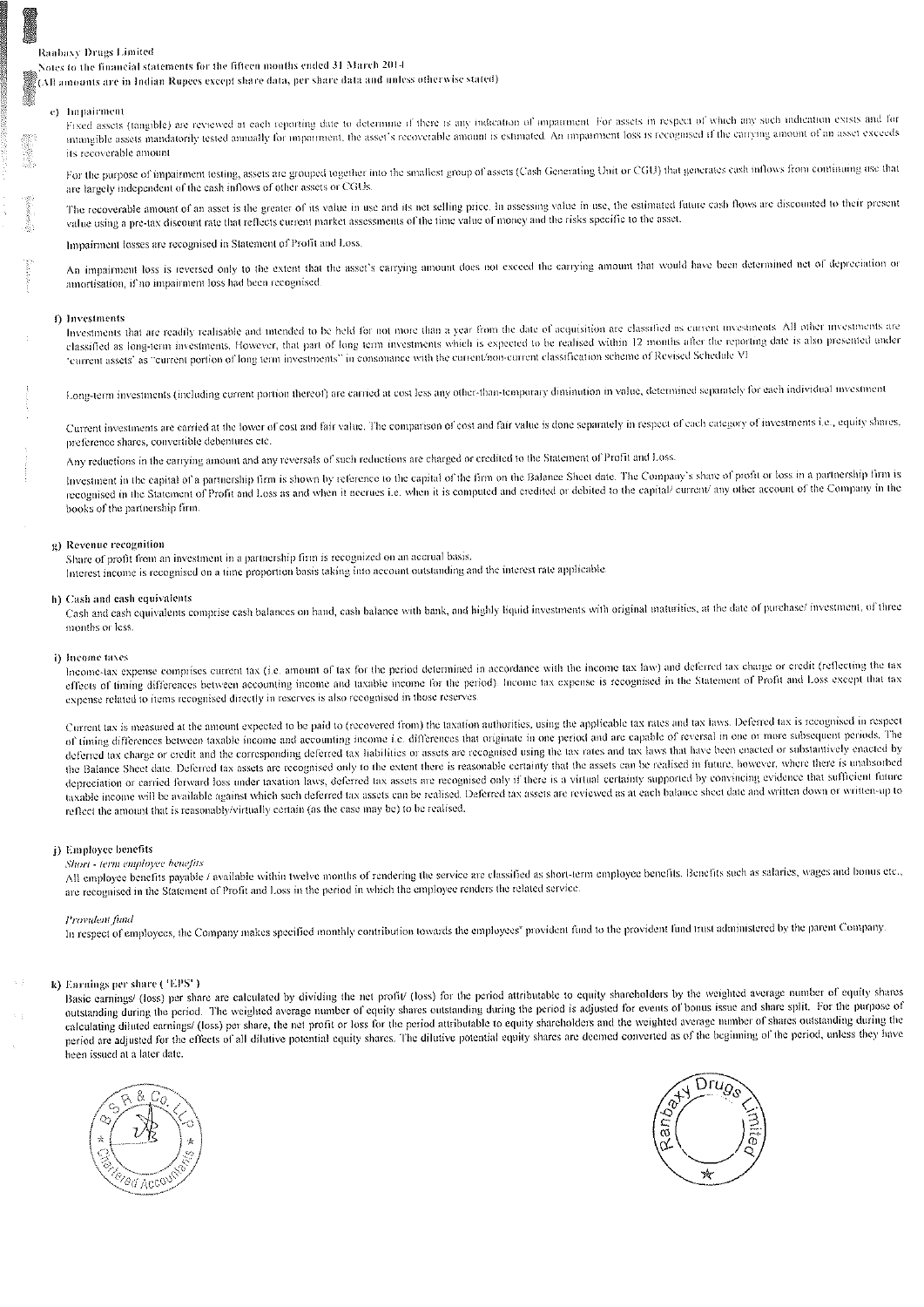Notes to the financial statements for the fifteen months ended 31 March 2014

 $\bigcirc$  (All amounts are in Indian Rupees except share data, per share data and unless otherwise stated)

#### 4) Provisions

A provision is recognised if, as a result of a past event, the Company has a present obligation that can be estimated reliably, and it is probable that an outflow of economic benefits will be required to settle the obligation. Provisions are recognised at the best estimate of the expenditure required to settle the present obligation at the Balance Sheet date. The provisions are measured on an undiscounted basis.

#### m) Contingent liabilities and contingent assets

A contingent liability exists when there is a possible but not probable obligation, or a present obligation that may, but probably will not, require an outflow of resources, or a present obligation whose amount cannot be estimated reliably. Contingent liabilities do not warrant provisions, but are disclosed unless the possibility of outflow of resources is remote. Contingent assets are neither recognised nor disclosed in the financial statements. However, contingent assets are assessed continually and if it is virtually certain that an inflow of economic benefits will arise, the asset and related income are recognised in the period in which the change occurs.

### n) Amalgamation in the nature of merger

The Company accounts for all amalgamations in nature of merger using the 'pooling of interest method' as prescribed in Accounting Standard 14 Accounting for Amalgamations. Assets and liabilities acquired of the transferor company have been recognised at their respective book values. Also, refer to note 3.





(This space has been intentionally left blank)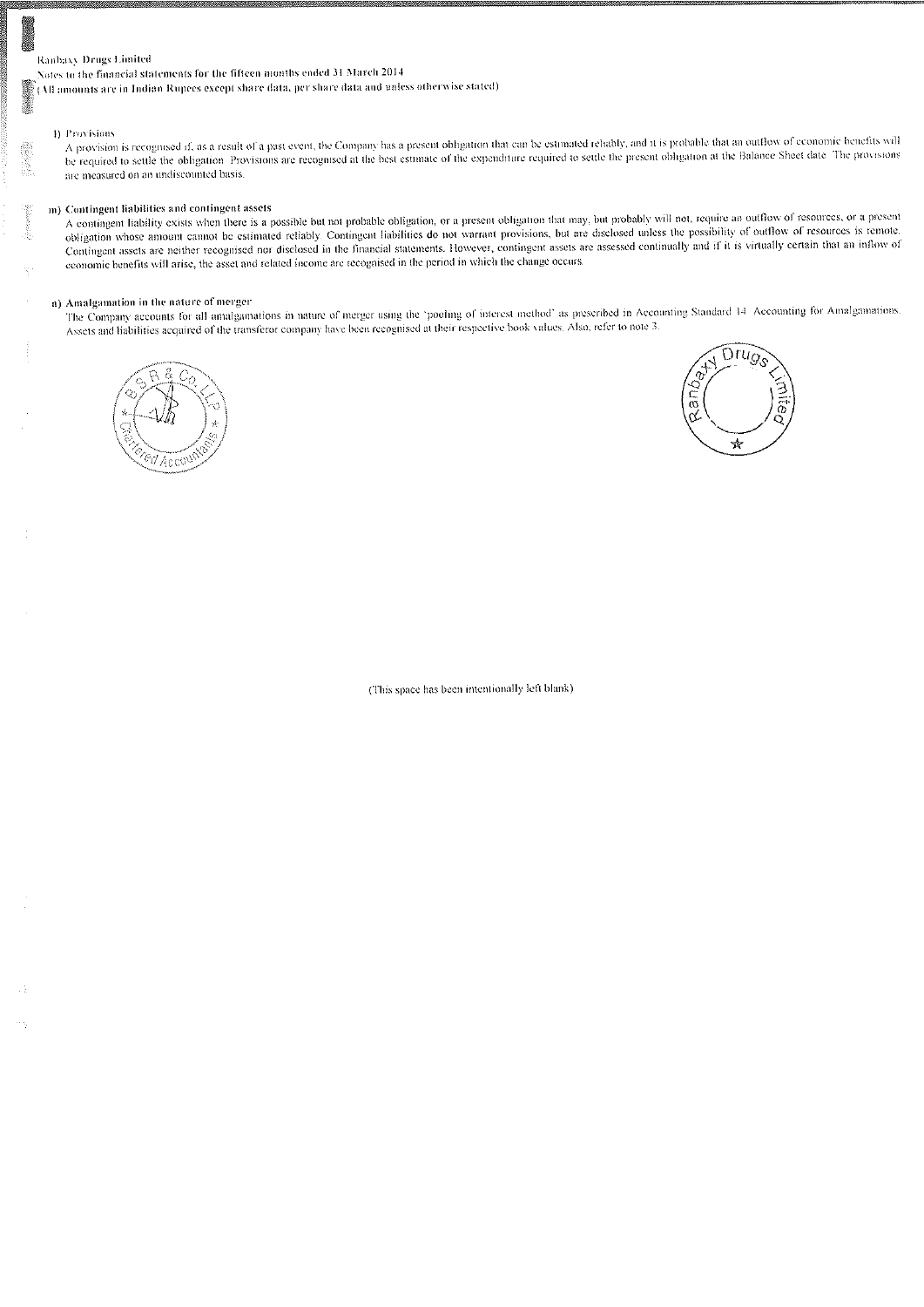Notes to the financial statements for the fifteen months ended 31 March 2014 (All amounts are in Indian Rupees except share data, per share data and unless otherwise stated)

#### 3 Scheme of amalgamation

#### $\mathbf{a}$ Scheme

During the previous year, the Company had entered into a Scheme of amalgamation ('the Scheme') of the Company's subsidiaries viz. Ranbasy Drugs and Chemicals Company, Rexcel Pharmaceuticals Limited, Solus Pharmaceuticals Limited, Ranbaxy Life Sciences Research Limited and Ranbaxy SEZ Limited with the Company under the provisions of Sections 391 to 394 read with other applicable provisions of the Act. This scheme was approved by the Hon'ble High Courts of Delhi and Punjab & Haryana vide their order dated 7 December 2012 and 6 February 2013 respectively. The Scheme became effective on 9 May 2013 upon approval of the order of the Hon'ble High Court of Delhi and Punjab & Haryana by the Registrar of Companies at Chandigarh. The appointed date of the merger was 1 April 2012.

The financial statements of the Company for the previous year reflect the effect of the above mentioned merger.

#### h) Upon scheme coming into effect:

- Authorised share capital of Ranbaxy Drugs Limited shall automatically stand increased to 79,050,000 equity shares of Rs. 10 each amounting to Rs 790,500,000 and 21,000,000 preference shares of Rs. 10 amounting to Rs 210,000,000 each by merging the authorised share capital of the transferor companies. It is clarified that the approval of the members of the Transferee Company to the scheme shall be deemed to be their consent/ approval also to the alteration of the memorandum of association of the Transferee Company as may be required under the Act and Clause V of the memorandum of association of the Transferce Company. Accordingly, Clause V of Memorandum of Association of Ranbaxy Drugs Limited shall upon coming into effect of this Scheme be altered.

- The assets, properties including interest, if any, in any partnership firms and undertaking of the Transferor Companies under the provisions of sections 391 to 394 of the Act, and pursuant to the orders of the High Courts, shall stand transferred to and vested in the Transferce Company as a going concern so as to become the undertaking and property of the Transferce Company from the appointed date

- All assets, properties and undertaking of the Transferor Companies as on the appointed date, whether or not included in the books of the Transferor Companies and all the assets and properties which are acquired by the Transferor Companies on or after the appointed date but prior to the effective date shall be deemed to be and shall become the assets and properties of the Transferce Company, and shall under the provisions of sections 391 to 394 and all other applicable provisions, if any, of the Act, be and stand transferred to and vested in and be deemed to have been transferred to and vested in the Transferee Company upon the coming into effect of this Scheme pursuant to the provisions of sections 391 to 394 of the Act

- All debts, liabilities, duties and obligations of the Transferor Companies shall pursuant to the orders of the High Courts made under section 394 of the Act be transferred or deemed to be transferred to and vested in and assumed by the Transferee Company so as to become the debts, liabilities, duties and obligations of the Transferee Company.

- All debts, liabilities, duties and obligations of the Transferor Companies as on the appointed date, whether or not provided in the books of the Transferor Companies, and all debts and loans raised, and duties, liabilities and obligations incurred or which arise or accrue to the Transferor Companies on or after the appointed date till the effective date shall be deemed to be and shall become the debts, loans raised, duties, liabilities and obligations incurred by the Transferee Company by virtue of this Scheme

- If any suit, appeal or other proceedings of whatever nature by or against the Transferor Companies be pending as on the effective date, the same shall be continued, prosecuted and enforced by or against the Transferee Company in the same manner and to the same extent as they would or might have continued, prosecuted or enforced by or against the Transferor Companies, if the Scheme had not been made.

- All taxes/ cess/ dutics payable by or on behalf of the Transferor Companies from the appointed date onwards including all or any refunds and claims pending with the revenue authorities and including the right of carry forward of accumulated losses, MAT Credit, if any, shall for all purposes be treated as the tax/ cess/ duties, liabilities or refunds, claims and accumulated losses of the Transferce Company

- All the staff, workmen, employees or other labour of the Transferor Companies who are in its employment as on the effective date shall become the staff, workmen, employees or other labour of the Transferce Company with effect from the appointed date without any break or interruption in service and on the terms and conditions as to employment and remuneration not less favourable than those on which they are engaged or employed by the Transferor Companies.

- With effect from the appointed date and upto and including effective date, all profits or incomes accruing or arising to the Transferor Companies, and all expenditure or losses arising or incurred by the Transferor Companies, shall, for all purposes, be treated and be deemed to be and accrue as the profits or incomes or expenditure or losses of the Transferee Company, as the case may be, including for the purpose of taxation.

- In consideration for the transfer of and vesting of the properties, assets, liabilities and undertakings of the Transferor Companies in the Transferee Company in terms of this Scheme, the Transferee Company shall not be required to issue any shares, since the Transferor Companies are wholly owned subsidiaries of the Transferee Company. Accordingly, all the Equity Shares and Preference Shares held by the Transferee Company in the Transferor Companies shall be cancelled.

### The Company has accounted for this merger in the previous year in accordance with the terms of the Scheme which is stated as below:

Upon the coming into effect of this Scheme and on and from the Appointed Date and subject to any corrections and adjustments as may, in opinion of the Board of Directors of the Transferee Company, be required, the Transferee Company shall account for the amalgamation in its books, as per the provisions of Accounting Standard 14 issued by the Companies (Accounting Standards) Rules, 2006 as under:

- The Transferce Company shall record the assets and liabilities of the Transferor Companies vested in it pursuant to this Scheme, at the respective book values as appearing in the books of the respective Transferor Company.

- The shares held by the Transferee Company in the Transferor Companies shall stand cancelled.

- Any inter-company balances, investments, guarantees etc. either amongst the Transferor Companies or vis-a-vis the Transferce Company shall stand cancelled.

- The difference, being the excess of the book value of the assets over the book value of the liabilities of the Transferor Companies recorded by the Transferee Company in its books of account (after considering the shares held by the Company in the transferor companies) shall be credited to general reserve account. In case of there being a deficit, the same shall be debited to Goodwill Account.

- In case of any differences in accounting policy between the Transferor Companies and the Transferee Company, the accounting policies followed by the Transferee Company will prevail and the difference, if any, will be quantified and adjusted in the general reserve account mentioned earlier, to ensure the financial statements of the Transferee Company reflect the financial position on the basis of consistent accounting policy.

- It is however specifically provided that the reserve, as created above, shall be a free reserve for all intents and purposes and shall form part of the net worth of the Transferce Company.



 $\mathbf{c}$ 

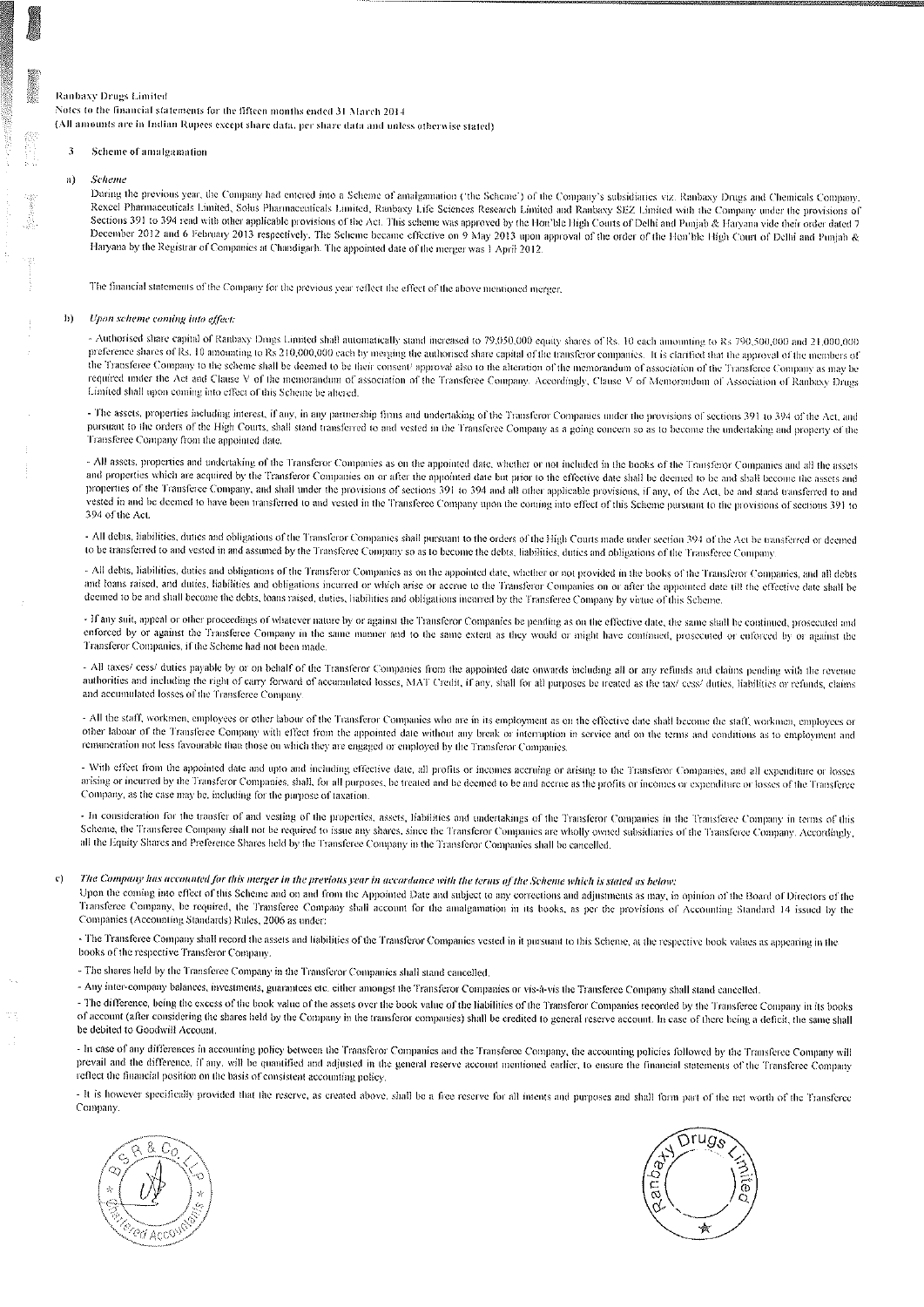h t

Notes to the financial statements for the fifteen months ended 31 March 2014

(All amounts are in Indian Rupees except share data, per share data and unless otherwise stated)

Assets and liabilities taken over pursuant to scheme of amalgamation as at appointed date i.e. 1 April 2012

| Particulars                                                                 | Solus<br><b>Pharmaceuticals</b><br>Limited | Rexcel<br>Pharmaceuticals<br>Limited | Ranbaxy Life<br>Sciences<br>Research<br>Limited | Ranbaxy<br>Drugs and<br><b>Chemicals</b><br>Company | Ranbaxy SEZ<br>Limited |
|-----------------------------------------------------------------------------|--------------------------------------------|--------------------------------------|-------------------------------------------------|-----------------------------------------------------|------------------------|
| Assets taken over pursuant to scheme of amalgamation                        |                                            |                                      |                                                 |                                                     |                        |
| Non-current assets                                                          |                                            |                                      |                                                 |                                                     |                        |
| Fixed assets - (net book value)                                             |                                            |                                      |                                                 |                                                     |                        |
| Furniture and fixture                                                       | 2.410                                      |                                      |                                                 |                                                     |                        |
| Office equipment                                                            | 63,061                                     | 77,046                               |                                                 |                                                     |                        |
| Non-current investments                                                     | 1,244,305,077                              | 1,229,655,777                        |                                                 |                                                     |                        |
| Long term loans and advances                                                | 110,520                                    | 2,154,198                            | 10,332                                          | 1,469,847                                           | 2.948                  |
| Current assets                                                              |                                            |                                      |                                                 |                                                     |                        |
| Cash and bank                                                               | 384,285,239                                | 382, 198, 715                        | 287,133,112                                     | 89.161.047                                          | 430,515                |
| Short term loans and advances                                               |                                            |                                      |                                                 | 1,072,861                                           |                        |
| Other current assets                                                        | 1,298,973                                  | 1,293,191                            | 1,645,137                                       | 6,961,514                                           |                        |
| Total Assets (A)                                                            | 1,630,065,280                              | 1,615,678,927                        | 288,788,581                                     | 98.665.269                                          | 433,463                |
| Liabilities taken over pursuant to scheme of amalgamation                   |                                            |                                      |                                                 |                                                     |                        |
| Current liabilities                                                         |                                            |                                      |                                                 |                                                     |                        |
| Trade payables                                                              | 104,731                                    | 96,513                               | 35,296                                          | 35,296                                              | 69,075                 |
| Other current liabilities                                                   | 127,362                                    | 384,726                              |                                                 |                                                     |                        |
| Short-term provisions                                                       | 197,452                                    | 1,849,034                            | 32,922                                          |                                                     |                        |
| Total Liabilities (B)                                                       | 429,545                                    | 2.330,273                            | 68,218                                          | 35,296                                              | 69,075                 |
| Assets taken over (C=A-B)                                                   | 1,629,635,735                              | 1,613,348,654                        | 288,720,363                                     | 98,629,973                                          | 364,388                |
| Less: Investments made by Ranbaxy Drugs Limited in the transferor companies | 783,007,000                                | 735,000,000                          | 230,600,000                                     | 62.000,000                                          | 500,000                |
| Net assets taken over (E=C-D)                                               | 846,628,735                                | 878,348,654                          | 58,120,363                                      | 36,629,973                                          | (135,612)              |

Total of the net assets taken over of the transferor companies taken to general reserve as per the scheme of amalgamation

1,819,592,113

Note: The above accounting treatment is in accordance with the Scheme as approved by the Hon'ble High Court of Delhi and Punjab & Haryana vide their order dated 7 December 2012 and 6 February 2013 respectively. Accordingly, securities premium of the transferor companies aggregating to Rs. 1,424,000,000 had been adjusted in general reserves. Had the accounting treatment would have been prescribed by the Scheme, as at 31 March 2014 and 31 December 2012, the securities premium in merged entity aggregating to Rs.<br>1,424,000,000 would have been reflected in the books o 14, Accounting for Amalgamations.



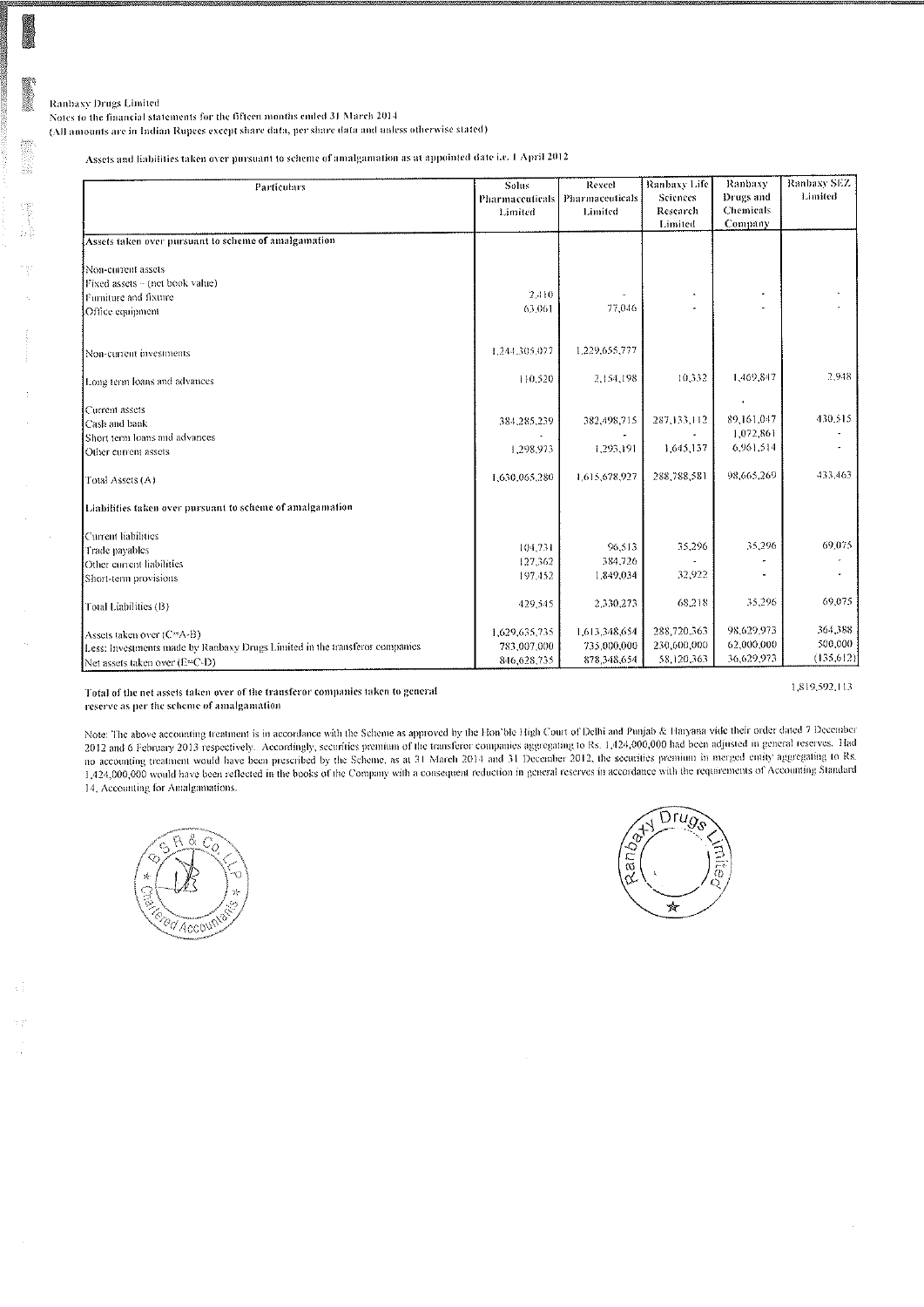Notes to the financial statements for the lifteen months ended 31 March 2014 (All amounts are in Indian Ropees except share data, per share data and unless otherwise stated)

| Share canital                                                                                                                                  | Avat<br><b>Al-March 2014</b> | $75.8$ at<br>-31 December 2012 |
|------------------------------------------------------------------------------------------------------------------------------------------------|------------------------------|--------------------------------|
| Authorised <sup>*</sup>                                                                                                                        | 290.500,000                  | 790,500,000                    |
| 79,050,000 (previous year 79,050,000) equity shares of Rs. 10 each-<br>21,000,000 (previous year 21,000,000) preference shares of Rs. 10 cach- | 210,000,000                  | 210,000,000                    |
|                                                                                                                                                | 1,000,500,000                | 1,000,500,000                  |
| * Refer to note 3.                                                                                                                             |                              |                                |
| Issued, subscribed and fully paid up-                                                                                                          |                              |                                |

| 3.100.020 (previous year 3,100.020) equity shares of Rs. 10 each                       | 31,000,200                                                                                                                                                                                                                                                                                                                                                                                                                                                             | 31.000.200 |
|----------------------------------------------------------------------------------------|------------------------------------------------------------------------------------------------------------------------------------------------------------------------------------------------------------------------------------------------------------------------------------------------------------------------------------------------------------------------------------------------------------------------------------------------------------------------|------------|
| 250 (previous vear 250) 10% Nea-canalative redeemable preference shares of Rs. 10 each | 2.500                                                                                                                                                                                                                                                                                                                                                                                                                                                                  | 2. MU<br>. |
|                                                                                        | 31,002,700                                                                                                                                                                                                                                                                                                                                                                                                                                                             | 31.002.700 |
|                                                                                        | state and an account of the contract of the contract of the contract of the contract of the contract of the contract of the contract of the contract of the contract of the contract of the contract of the contract of the co<br><b>But the first state of the control of the control of the control of the control of the control of the control of the control of the control of the control of the control of the control of the control of the control of the</b> |            |

a. Reconciliation of shares ontstanding at the beginning and at the end of the reporting period

|                                                                               |           | Avail 31 March 2014 |           | As at 31 December 2012. |
|-------------------------------------------------------------------------------|-----------|---------------------|-----------|-------------------------|
|                                                                               | Number    | Amount              | Namber    | Amount                  |
| Equity shares of Rs. 10 each fully paid up-                                   | 3.100.020 | 31,000,200          | 3.100,020 | 31,000,200              |
| At the commencement and end of the period-                                    | 3,100,020 | 31.000.200          | 3.100.020 | 31,000,200              |
| 10% Non-cumulative redeemable preference shares of Rs. 10 each fully paid up- | 250       | 2,500               | 250       | 2.500                   |
| At the commencement and end of the period                                     | 250       | 2,500               | 250       | 2.500                   |

b. Rights, preferences and restrictions attached to class of shares

Equay Shores The Company has a single class of equity shares which are issued, subscribed and fully paid up, Accordingly, all equity shares rank equally with regard to dividends and share in the Company's residual assets. The equity sh equity shares held

**Preference Shares** 

10% non-cumulative redeemable preference shares of Rs. 10 each are held by Ranbaxy Laboratones Lanned, the holding company and are redeemable after expiry of 10 years from the date of allument in May 2008. The holders of these shares are entitled to a non-cumulative dividend of 10%

Preference shares carry a preferential right as to dividend over equity-shareholders. Where divident on non-cumulative preference shares is not declared for a financial year, the entitlement for that year lapses. However, on such shares

c. Shares held by holding/ ultimate holding company and/ or their subsidiaries/ associates

|                                                                                                                                    | As at 31 March 2014    |                          | As at 34 December 2012 |                          |
|------------------------------------------------------------------------------------------------------------------------------------|------------------------|--------------------------|------------------------|--------------------------|
|                                                                                                                                    | Number                 | Amount                   | Number                 | Amount                   |
| Equity shares of Rs. 10 each fully paid up held by<br>Ranbaxy Laboratories Linuted, the holding company, along with its noninees   | 3.100.020<br>3,100,020 | 31.000.200<br>31,000,200 | 3.100.020<br>3.100.020 | 31,000,200<br>31,000,200 |
| 10% Non-cumulative redeemable preference shares of Rs. 10 each fully paid up-<br>Ranbaxy Laboratories Lumred, the holding company. | 250<br><br>250         | 2,500<br>2.500           | 250<br>250             | 2.500<br><br>2.5(k)      |
| Note.                                                                                                                              |                        |                          |                        |                          |

Danchi Sankvo Co. Ltd., Japan is the ultimate holding company

d. Particulars of shareholders holding more than 5% shares of a class of shares

|                                                                              |                 | As at 31 March 2014 | As at 31 December 2012 |                  |  |
|------------------------------------------------------------------------------|-----------------|---------------------|------------------------|------------------|--|
|                                                                              | Number          | % holding in the    | Number                 | % holding in the |  |
|                                                                              |                 | class               |                        | elass.           |  |
| Equity shares of Rs. 10 each fully paid up held by                           |                 |                     |                        |                  |  |
| Ranbaxy Laboratories Limited along with its nominees.                        | 3,100,020       | 100                 | 3.100,020              | 1(风)             |  |
|                                                                              | 3,100,020       | 100                 | 3.100.020              | 1tk)             |  |
|                                                                              |                 |                     |                        |                  |  |
| 10% Non-cumulative redeemable preference shares of Rs. 10 each fully paid up |                 |                     |                        |                  |  |
|                                                                              | 250             | 10O                 | 250                    | 1011             |  |
| Ranbaxy Laboratories Limited                                                 |                 |                     | 250                    | 100              |  |
|                                                                              | 250<br>________ | 100                 |                        |                  |  |

e. During the five years minicilately preceding the current period and previous year, ucuber any bonus shares or shares issued for consideration other than eash that have been issued nor any shares that have been bonglu ba

As at 5 Reserves and surplus 31 March 2014 General reserve 1,819,592,313 Balance at the beginning of the period Add: Addition pursuant to scheme of amalgamation 4 1,819,592,113 Balance at the end of the period \* Refer to note 3 (Deficit) surplus in the Statement of Profit and Loss 175,271,673 Balance at the beginning of the period  $(325, 725, 855)$ Add. (Loss) / Profit for the period  $(150, 454, 182)$ Balance at the end of the period 1,669,137,931 As at 6 Short-term borrowings

The Company has taken Inter-Corporate Deposits from Raubaxy Laboratories Limited, the holding company, which carry Nil interest and are repayable on demand



Inter-corporate deposits (inisecured)

 $\widehat{\mathsf{Drugs}}$ *Feque* ි ₩

9,938,250

9,938,250

31 March 2014

As at

31 December 2012

1.819.592.113

1,819,592,113

 $(612.731)$ 

175,884,404

175,271,673

1.994.863.786

9,638,250

As at

31 December 2012 9,638,250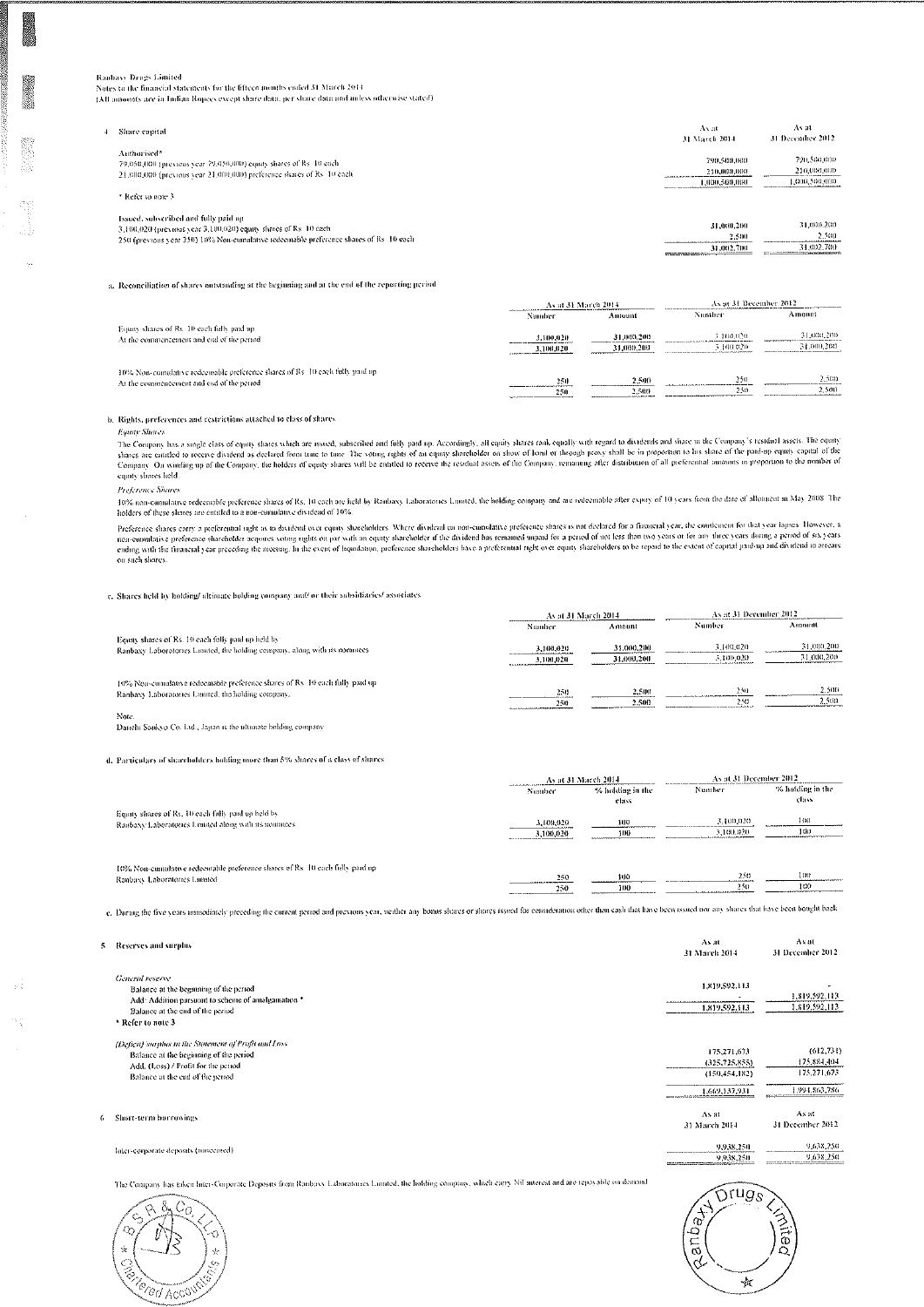Ranbaxy Drugs Limited Notes to the financial statements for the lifteen months ended 31 March 2014

 $\gamma$ 

(All amounts are in Indian Rupeeveveept share data, per share data and unless otherwise stated)

| Trade payables.  | Assit<br>31 March 2014                                                                                                                              | Avat.<br>31 December 2012                           |
|------------------|-----------------------------------------------------------------------------------------------------------------------------------------------------|-----------------------------------------------------|
| Trade payables * | 210,113<br><b>REPORT COMMUNICATIONS INTO A REPORT OF THE REPORT OF THE REAL PROPERTY AND RELEASED FOR THE REAL PROPERTY AND RELEASED</b><br>210.113 | 481,725<br><b>ALCOHOL: A ROCKHANNING</b><br>481,725 |

\* The Munstry of Micro, Small and Medium Enterprises has issued an Office Mento)andum dated 26 August 2018 which recommends that the Micro and Small Enterprises should menton in their correspondence with its<br>customers the

|                                               | As at<br>31 March 2014     | Asat<br>31 December 2012                                                   |
|-----------------------------------------------|----------------------------|----------------------------------------------------------------------------|
| 8 Other current liabilities<br>Other payables | 22,954                     | 44,090                                                                     |
| Statutory habilities<br>Other payable #       | 279,007,000<br>279.029.954 | 1.774.007.000<br>1.774.051.090<br><b>Proprietary and Contract Contract</b> |

# Represents consideration payable to Ranbaxy Laboratories Limited for acquisition of the shares of Ranbaxy Drugs and Chemicals Company. Ranbaxy Life Serences Research Limited requity and preference). Ranbaxy<br>SEZ Limited,

|    |                                                                                                                                                                                                         |               | Long-term                |                           | Short-term             |                                |
|----|---------------------------------------------------------------------------------------------------------------------------------------------------------------------------------------------------------|---------------|--------------------------|---------------------------|------------------------|--------------------------------|
| 9. | Provisions                                                                                                                                                                                              |               | As at<br>31 March 2014   | As at<br>31 December 2012 | As at<br>31 March 2014 | As at<br>31 December 2012      |
|    | Provision for income tax [not of advance tax and tax deducted at source<br>amounting to Rs. 14,102,070 (previous year 7,419,859)]                                                                       |               |                          |                           | 779,801<br>779,801     | 3,089,775<br>3.089.775         |
|    | 10 Tangible fixed assets                                                                                                                                                                                |               |                          |                           |                        | Total                          |
|    | Particulars                                                                                                                                                                                             | Freehold Land | Farniture and<br>Fixture | Office<br>equipments      | <b>Computers</b>       |                                |
|    | <b>Gruss black</b><br>Balance as at 1 January 2012                                                                                                                                                      | 2.674.640     |                          |                           | 2,375,036              | 2,674,640<br>3,469,698         |
|    | Acquired pursuant to scheme of amalgamation *                                                                                                                                                           |               | 547.272<br>547,272       | 547,390<br>547,390        | 2,375,036              | 6,144,338                      |
|    | Balance as at 31 December 2012                                                                                                                                                                          | 2,674,640     |                          |                           |                        |                                |
|    | Balance as at 1 January 2013                                                                                                                                                                            | 2,674,640     | 547,272                  | \$47,390                  | 2,375,036              | 6,144,338                      |
|    | Balance as at 31 March 2014                                                                                                                                                                             | 2,674,640     | 547,272                  | 547,390                   | 2,375,036              | 6.144,338                      |
|    | Depreciation                                                                                                                                                                                            |               |                          | $\ddot{\phantom{0}}$      |                        |                                |
|    | Balance as at 1 January 2012                                                                                                                                                                            |               | 544,862                  | 407,283                   | 2,375,036              | 3.327,181<br>19,101            |
|    | Acquired pursuant to scheme of amalgamation *<br>Depreciation for the year                                                                                                                              |               | 1,778                    | 17,323                    | 2,375,036              | 3,346.282                      |
|    | Balance as at 31 December 2012.                                                                                                                                                                         |               | 546,640                  | 424,606                   |                        |                                |
|    |                                                                                                                                                                                                         |               | 546,640                  | -124,606                  | 2,375,636              | 3,346,282                      |
|    | Balance as at 1 January 2013<br>Depreciation for the period                                                                                                                                             |               | 632                      | 30,705                    | 2,375,036              | 31,337<br>3,377,619            |
|    | Balance as at 31 March 2014                                                                                                                                                                             | .             | 547,272                  | 455.311                   |                        |                                |
|    | Net block                                                                                                                                                                                               | 2,674,640     | 632                      | 122,784                   |                        | 2.798,056                      |
|    | As at 31 December 2012<br>As at 31 March 2014                                                                                                                                                           | 2,674,640     |                          | 92,079                    |                        | 2,766,719                      |
|    |                                                                                                                                                                                                         |               |                          |                           | Asat                   | Avat                           |
| 11 | Non-current investments<br>(Valued at cost unless stated otherwise)                                                                                                                                     |               |                          |                           | 31 March 2014          | 34 December 2012               |
|    | Trade                                                                                                                                                                                                   |               |                          |                           |                        |                                |
|    | Other non-current investments<br><b>Umpoted investments</b>                                                                                                                                             |               |                          |                           |                        |                                |
|    | Investment in equity instruments<br>100 (previous year 100) equity shares of Gafic Pharma Limited, a subsidiary of RLL.<br>of Rs. 100 cach, fully paid-up, acquired pursuant to scheme of amalgamation* |               |                          |                           | 14,649,300             | 14,649,300                     |
|    | Investment in a partnership firm<br>Share in Solrex Pharmaceutical Company, a partnership firm acquired pursuant to scheme of amalgamation *                                                            |               |                          |                           | 2,580,233,852          |                                |
|    | Opening balance<br>Acquired pursuant to scheme of amalgamation *                                                                                                                                        |               |                          |                           | (350, 967, 268)        | 2,459.311.554<br>120,922,298   |
|    | Add Share of (Loss) /profit from partnership firm for the period                                                                                                                                        |               |                          |                           | 279-972-000            |                                |
|    | Less. Withdrawal from partnership firm                                                                                                                                                                  |               |                          |                           | 1,949,294,584          | 2,580,233,852<br>2,594,883,152 |
|    | Refer to note 3                                                                                                                                                                                         |               |                          |                           | 1,963,943,884          |                                |
|    | Name of partner and share of profits/(loss) (%):                                                                                                                                                        |               |                          | As at 31 March 2014       | As at 31 December 2012 |                                |
|    |                                                                                                                                                                                                         |               | Capital                  | % Share in                | Capital                | % Share in                     |
|    |                                                                                                                                                                                                         |               | contribution             | profits                   | contribution           | profits                        |
|    | Name, capital and profits sharing ratio of the partners :                                                                                                                                               |               | 1,949,294,584            | 99.90                     | 2,580,233,852          | 99.90                          |
|    | Ranbaxy Drugs Limited                                                                                                                                                                                   |               | 3,053,041                | 0, 10                     | 3,434,132              | 0.10                           |
|    | Gafic Phanna Limited<br>Total canital of Solem. Pharmaceuticuls Cumuany                                                                                                                                 |               | 1,952,347,625            | 100                       | 2,583,667,984          | 100                            |

Total capital of Solrex Pharmaceaticals Company

roue.<br>The Company had during the previous year entered into a share transfer agreements with Ranhaxy Laboratores Lumied ("RLL") and Ranhaxy Life Sciences Research Lumited Employee Welfare Fund Trust ("trust"). As per<br>the a

Aggregate book value of unquoted non-current investments (net of provision for other-dian-temporary diminution)<br>Aggregate provision for other-than-temporary diminution in value of non-current investments<br>Aggregate carrying





| 1.963.943.884 | 2.594.883.152 |
|---------------|---------------|
| ٠             |               |
| 1.96, 94, 884 | 2.594.883.152 |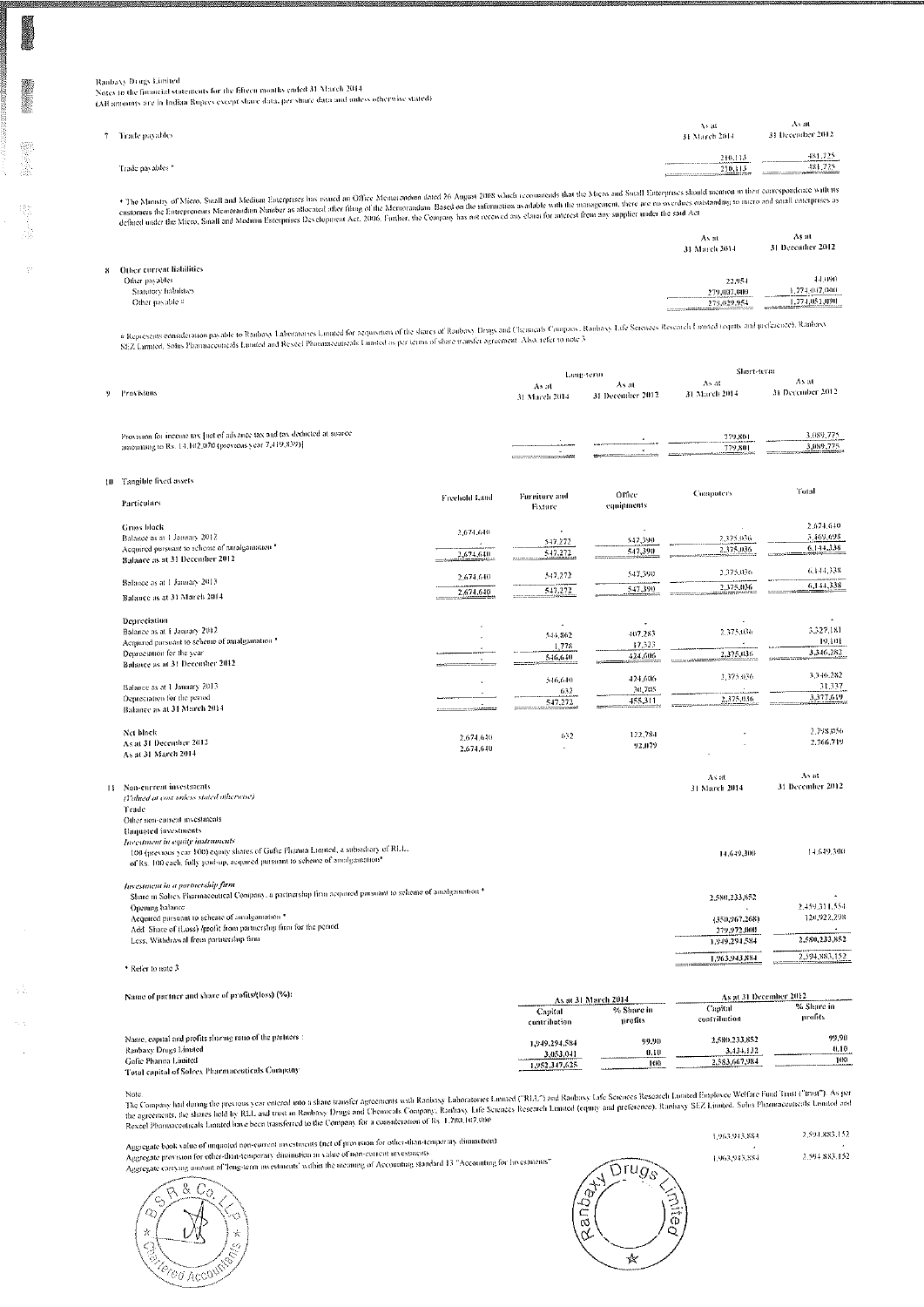$\frac{1}{2}$  and  $\frac{1}{2}$ 

 $\mathcal{A}^{\mathcal{A}}$ 

Ranbaxy Drugs Limited<br>Notes to the financial statements for the lifteen months coded 31 March 2014<br>(All amounts are in Indian Rupees except share data, per share data and unless otherwise stated)

|    | 12 Long-term loans and advances<br>(Univertical and considered gaind)                                                                                                                                                                         |                                                                            | Non-current portion<br>As it<br>31 March 2014 | As at<br>31 December 2012                           | Current portion<br>Asht<br>31 March 2014                                                    | As at<br>31 December 2012                |  |
|----|-----------------------------------------------------------------------------------------------------------------------------------------------------------------------------------------------------------------------------------------------|----------------------------------------------------------------------------|-----------------------------------------------|-----------------------------------------------------|---------------------------------------------------------------------------------------------|------------------------------------------|--|
|    | To parties office than related parties<br>Advance tax and tax deducted at source [net of provision for tax amounting to<br>Rs. 37,589,573 (previous year Rs. 48,671,751)]                                                                     |                                                                            | 1.376.389                                     | 4,556,889                                           |                                                                                             |                                          |  |
|    |                                                                                                                                                                                                                                               |                                                                            | 1,376,389                                     | 4,556,889                                           | $\cdot$                                                                                     |                                          |  |
|    |                                                                                                                                                                                                                                               |                                                                            |                                               |                                                     | As at<br>31 March 2014                                                                      | As at<br>31 December 2012                |  |
|    | 13 Cash and bank balances                                                                                                                                                                                                                     |                                                                            |                                               |                                                     |                                                                                             |                                          |  |
|    | Cash and cash coun alents<br>- Balance with banks<br>On current accounts a<br>On deposits account (with original maturity of three months or less) a                                                                                          |                                                                            |                                               |                                                     | 1.519,100                                                                                   | 2,258,453<br>1,190,200,000               |  |
|    | - Office frank balances o                                                                                                                                                                                                                     |                                                                            |                                               |                                                     | 20,000,000<br>21,519,100                                                                    | 13,800,000<br>1,206,258,453              |  |
|    | $a$ Details of hank halances/ deposits<br>Bank balances available on demand/deposit with original maturity of three months or less included under. Cash and cash equivalents'                                                                 |                                                                            |                                               |                                                     | 1,519,100                                                                                   | 1,192,458,453                            |  |
|    | Bank deposits due to mature within twelve months of the reporting date included under 'Other bank balances'                                                                                                                                   |                                                                            |                                               |                                                     | 20,000,000<br>21.519,108                                                                    | 13 SOD OHD<br>1.206.258.453              |  |
| 14 | Other current assets                                                                                                                                                                                                                          |                                                                            |                                               |                                                     | Av at<br>31 March 2014                                                                      | As at<br>31 December 2012                |  |
|    | (Universed and considered guad)                                                                                                                                                                                                               |                                                                            |                                               |                                                     |                                                                                             |                                          |  |
|    | Interest accrued but not due ou deposit accounts                                                                                                                                                                                              |                                                                            |                                               |                                                     | 492,657<br>492,657                                                                          | 4.630.776<br>4.630.776                   |  |
|    |                                                                                                                                                                                                                                               |                                                                            |                                               |                                                     | For the fifteen months<br>ended                                                             | For the year ended<br>31 December 2012   |  |
|    | 15 Employee benefits                                                                                                                                                                                                                          |                                                                            |                                               |                                                     | 31 March 2014                                                                               |                                          |  |
|    | Salaries, wages and bonus                                                                                                                                                                                                                     |                                                                            |                                               |                                                     | 522,773<br>35,421                                                                           | 234,129<br>15,207                        |  |
|    | Contribution to provident and other funds                                                                                                                                                                                                     |                                                                            |                                               |                                                     | 558,194<br>----------------                                                                 | 252,336                                  |  |
|    | 16 Other expenses                                                                                                                                                                                                                             |                                                                            |                                               |                                                     | 276,414                                                                                     | 858,490                                  |  |
|    | Legal and professional fees *<br>Rates and taxes.                                                                                                                                                                                             |                                                                            |                                               |                                                     | 4,800<br>2,612                                                                              | 10,60,<br>469                            |  |
|    | Bank charges<br>Denation and contribution                                                                                                                                                                                                     |                                                                            |                                               |                                                     | 100,000<br>15.225                                                                           |                                          |  |
|    | Printing and stationary<br>Miscellaneous expenses                                                                                                                                                                                             |                                                                            |                                               |                                                     | 45,385                                                                                      | 147,314<br>1,016,876                     |  |
|    | * Include payment to auditors (including service tax)                                                                                                                                                                                         |                                                                            |                                               |                                                     | $+44, +36$                                                                                  |                                          |  |
|    | As auditor                                                                                                                                                                                                                                    |                                                                            |                                               |                                                     | 168,540                                                                                     | 168,540                                  |  |
|    | Statutory and it<br>Tax audit                                                                                                                                                                                                                 |                                                                            |                                               |                                                     | 56,180                                                                                      | 56,180<br>15.399                         |  |
|    | Remaintscinent of expenses                                                                                                                                                                                                                    |                                                                            |                                               |                                                     | 224,720                                                                                     | 240,119                                  |  |
|    | 17 Earnings per equity share<br>Weighted average number of shares<br>Net profit / (loss) after tax attributable to equity shareholders<br>Basic and diluted profit / (loss) per share<br>Nounnal value per equity share                       |                                                                            |                                               |                                                     | 3,100,020<br>(325, 725, 855)<br>(105.07)<br>10                                              | 3,100,020<br>175-884-404<br>56.74<br>-10 |  |
|    | 18 Segment information<br>In the opinion of the management, there is only one segment as envisaged by Accounting Standard 17 "Segment Reporting". Accordingly, no disclosure for segment reporting has been made in the financial statements. |                                                                            |                                               |                                                     |                                                                                             |                                          |  |
|    | 19 Related party divelosures<br>(a) Names of related parties                                                                                                                                                                                  |                                                                            |                                               |                                                     |                                                                                             |                                          |  |
|    | Related parties where control exists                                                                                                                                                                                                          |                                                                            |                                               |                                                     |                                                                                             |                                          |  |
|    | - Ultimate holding company<br>- Holding company                                                                                                                                                                                               |                                                                            |                                               | Raubaxy Laboratories Lunited                        | Danchi Sankyo Company Lunited, Japan<br>Solrex Pharmaceuticals Company (a partnership firm) |                                          |  |
|    | - Subsidiary company (with effect from 1 April 2012)<br>Related parties with whom transactions have taken place during the period:<br>- Enterprise under the common control of the holding company ("Enterprise") (upto 31 March 2012)        |                                                                            |                                               | Sofrex Pharmaceuticals Company (a partnership firm) |                                                                                             |                                          |  |
|    | - Enterprise under the common control of the holding company ("Enterprise")                                                                                                                                                                   |                                                                            |                                               |                                                     | Ranbaxy Life Sciences Research Linuted Employee Welfare Fund Trust                          |                                          |  |
|    | (b) Transactions with related parties<br>Related party                                                                                                                                                                                        | Nature of transactions                                                     |                                               | Description of                                      | For the fifteen months                                                                      | For the year ended                       |  |
|    |                                                                                                                                                                                                                                               |                                                                            |                                               | relationship                                        | ended<br>31 March 2014                                                                      | 31 December 2012                         |  |
|    | Solrex Pharmaceuticals Company                                                                                                                                                                                                                | Share of (loss) / profit                                                   |                                               | Enterprise                                          | (350, 967, 268)<br>279,972,000                                                              | 120.922.298                              |  |
|    | Solrex Pharmaceuticals Company<br>Ranbaxy Laboratories Limited                                                                                                                                                                                | Withdrawal from partnership firm<br>Loan received                          |                                               | Enterprise<br>Holding company                       | 300,000                                                                                     |                                          |  |
|    | Ranbaxy Laboratories Limited<br>Ranbass Laboratories Linnted                                                                                                                                                                                  | Current liability paid<br>Purchase of shares of fellow subsidiaries        |                                               | Holding company<br>Holding company                  | 1,495,000,000                                                                               | $\cdot$<br>1,774,007,000                 |  |
|    | Research Life Sciences Research Limited Employee Welfare Trust                                                                                                                                                                                | Purchase of shares of fellow subsidiaries                                  |                                               | Enterprise                                          |                                                                                             | 6,100,000                                |  |
|    | (c) Balances due front/ to related parties                                                                                                                                                                                                    |                                                                            |                                               |                                                     |                                                                                             |                                          |  |
|    | Related party                                                                                                                                                                                                                                 | Nature of balances                                                         |                                               | Description of<br>relationship                      | As at<br>31 March 2014                                                                      | As at<br>31 December 2012                |  |
|    | Ranbaxy Laboratories Limited                                                                                                                                                                                                                  | Loan payable<br>Consideration payable for purchase of shares of subsidiary |                                               | Holding company<br>Holding company                  | 9,938,250<br>279,007,000                                                                    | 9,638,250<br>1,774,007,000               |  |
|    | Ranbasy Laboratories Limited<br>いの<br>穴                                                                                                                                                                                                       | companies                                                                  |                                               | ٥<br>c<br>Ø                                         | $\mathfrak{Im}$ u $g_{\mathcal{S}}$<br>この                                                   |                                          |  |
|    |                                                                                                                                                                                                                                               |                                                                            |                                               |                                                     |                                                                                             |                                          |  |

 $\frac{1}{\mathcal{M}}$